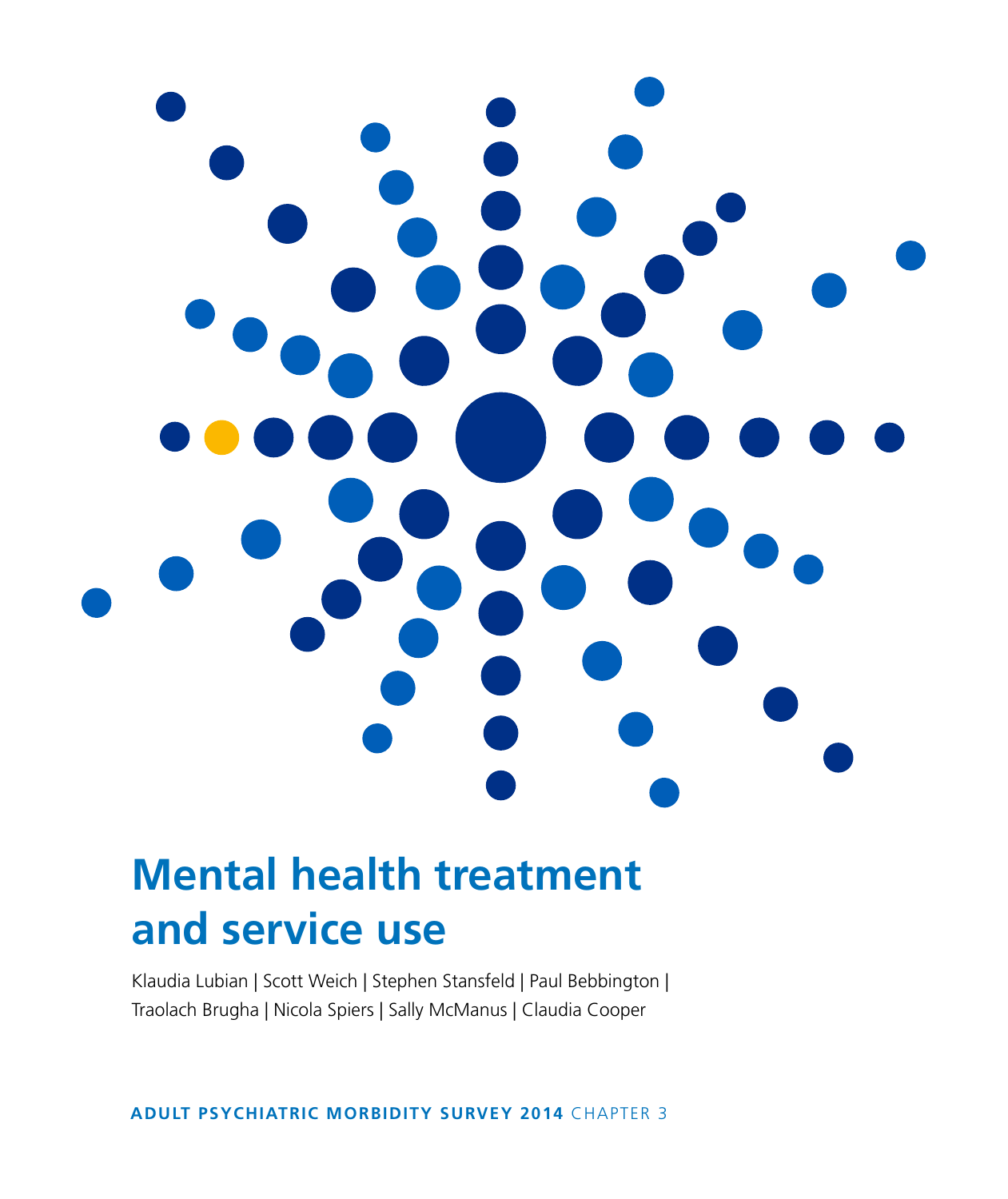# **Summary**

- In this chapter reported use of psychotropic medication and psychological therapy are examined, as well as the extent of use of health care services for a mental health reason (GP, inpatient and outpatient health care) and day and community service use. It should be noted that rates presented are based on participant self-reports, not health records. Misclassifications of type of treatment or service are possible, and which was the providing organisation was not established.
- Overall, one adult in eight (12.1%) reported being in receipt of mental health treatment (psychotropic medication, psychological therapy or both) at the time of interview. Medication was the most commonly used type of treatment.
- This chapter focuses mainly on rates of treatment and service use among people with symptoms of common mental disorder (CMD), as measured by the revised Clinical Interview Schedule (CIS-R). Treatment rates for other disorders are covered in the relevant chapters. Treatment use was strongly associated with severity of CMD symptoms; ranging from one person in twenty (5.6%) among those with few or no current symptoms (CIS-R score 0 to 5), to nearly half (45.8%) of those with severe symptoms (CIS-R score 18+).
- The proportion of people with CMD using mental health treatment has increased. Around one person in four aged 16–74 with CMD symptoms (CIS-R score 12+) was receiving some kind of mental health treatment in 2000 (23.1%) and 2007 (24.4%). By 2014, this had increased to more than one in three (37.3%).
- The increase in treatment since 2007 was mainly driven by a steep rise in the use of psychotropic medication. However, there has also been an increase in the proportion of people with severe CMD symptoms (CIS-R 18+) in receipt of psychological therapy.
- The use of primary and community care for a mental health reason has also increased over time. People have become more likely to discuss their mental health with a GP, and since 2000 there has been a slight – but steady – increase in the proportion of adults with CMD using community and day care services. Service contact was highest in people with depression, phobia and OCD.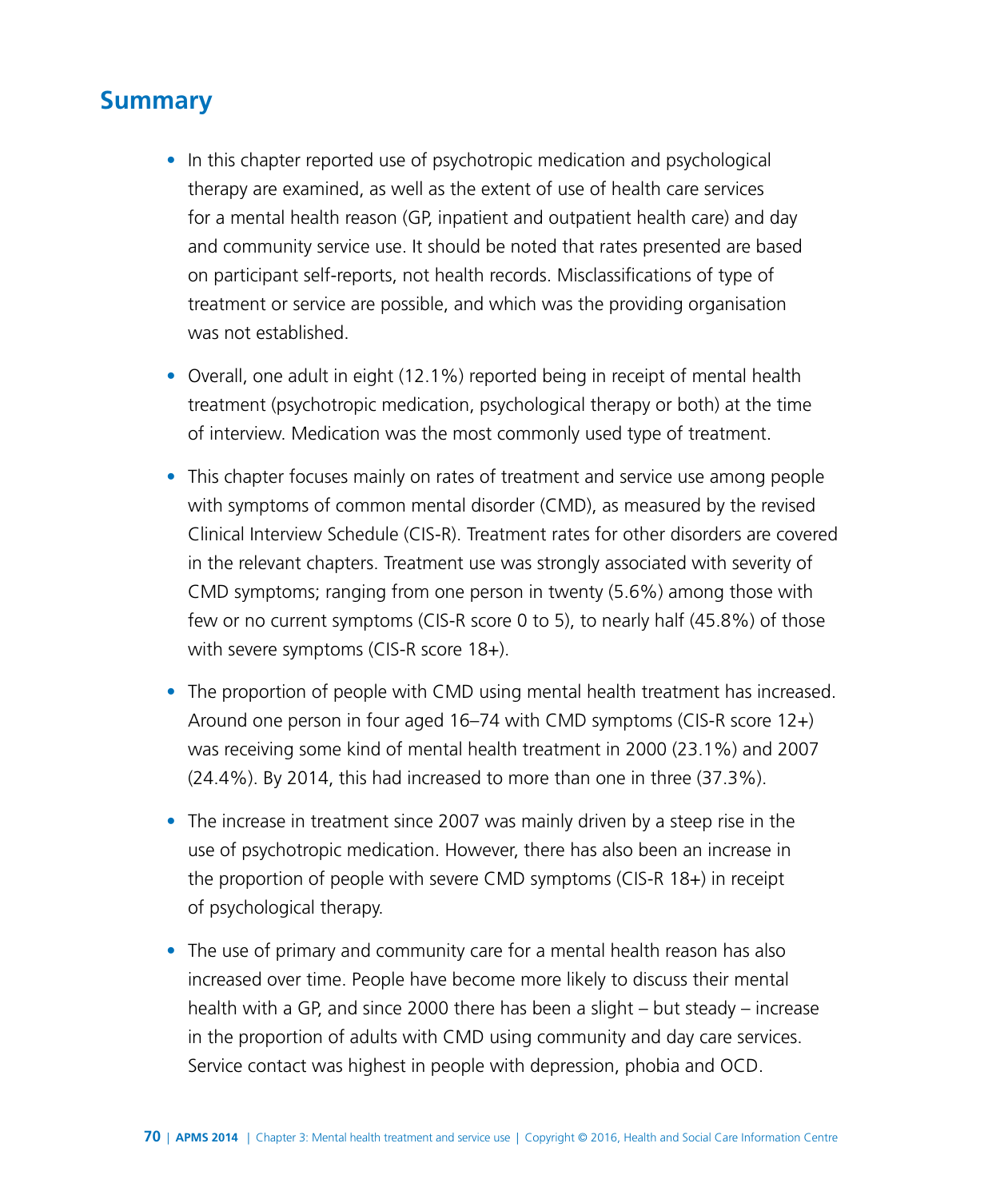- Demographic inequalities in mental health treatment are apparent in the APMS data. After controlling for differences in level of CMD symptoms, those most likely to report use of treatment were female, White British, and in midlife (especially aged between 35 and 54).
- Socioeconomic inequalities in who receives treatment were less evident and more mixed. Employed people with CMD were *less* likely to receive treatment than those who were economically inactive. People with CMD living in lower income households were more likely to have an unmet treatment request than those living in higher income households.
- Overall, one in ten (10.3%) adults with severe CMD symptoms (CIS-R 18+) had an unmet treatment request in the previous 12 months. The people who reported requesting but not getting a particular treatment were overwhelmingly those with symptoms of CMD, suggesting that such requests tended to be made by people who might have benefited from treatment. Half of people (53.2%) with an unmet treatment request were not receiving any other mental health treatment at the time of the interview.

# **3.1 Introduction**

A central objective of the Adult Psychiatric Morbidity Surveys (APMS) since 1993 has been to describe patterns in the use of treatment and services by people with symptoms of common mental disorder (CMD) (Singleton et al. 2001; McManus et al. 2009).

A case has been made that over the last two decades beneficial changes in the delivery of mental health services have taken place (Torjesen 2016). Examples include increased availability of specialist community services, improved transition between children's services and adult mental health services, and more complete implementation of clinical guidelines. These have been paralleled by significant reductions from 1997 to 2012 in suicide rates in people cared for by mental health services (Kapur et al. 2016).

**Level of unmet need:** The relationship between people and services is described by the concepts of *demand*, *need*, and *utilisation* (Brewin et al. 1987)*.* Demand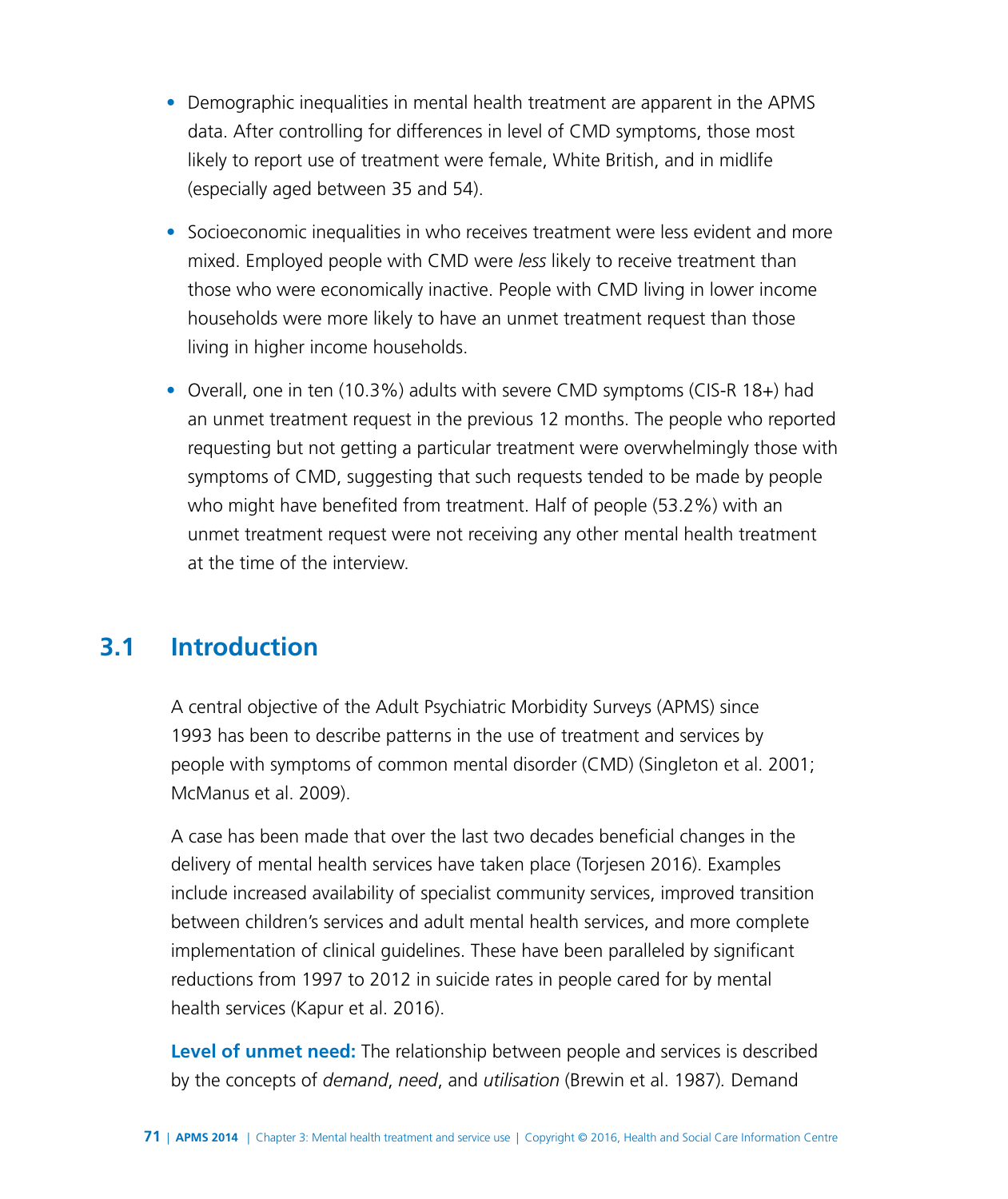is the subjective perception of the requirement for services and treatments as viewed by clients or carers, and is based on personal experience and lay knowledge of disorder and treatment. Need has been defined as the requirement for services and treatments identified from the professional perspective. It presupposes the identification of problems for which there are potentially effective interventions (Brewin et al. 1987; Bebbington 1990). It is therefore a technical concept, although it often corresponds with the demand perspective. Finally, utilisation is the actual take-up of services and adherence to treatments. It is shaped by the availability of services, the attitude of people to their health, and their perception of the accessibility and utility of services on offer. Inadequate treatment may therefore arise because clients and service providers do not recognise needs, and/or because of inadequate provision of treatment resources. Over-treatment is also possible, defined as utilisation without need.

In APMS, need was not assessed directly. However, it is possible to estimate this by assuming that people with a particular level of symptoms of disorder are likely to benefit from treatment. The level of 'unmet need' in the population is then the proportion of people with symptoms who do not receive treatment. Unmet needs will be greater if the provision of treatments is insufficient, inappropriate, or inaccessible, or where service uptake is poor.

There are limitations to this approach to estimating unmet need. The APMS definition of common mental disorder (CMD) is broad: it thus conflates milder, potentially self-limiting conditions (i.e. those that will remit in the absence of treatment) with conditions that are more likely to persist and need treatment, including some that are severe and enduring. The interventions defined as treatment include a range of psychological therapies and medications, but exclude general support, for example, from a GP or community organisation. The findings are also based on cross-sectional data, and therefore include only those individuals with symptoms present at the time of assessment. Some of those classified as not receiving treatment may have had this in the past, or may have sought help shortly after taking part in the survey. Since psychological therapies tend to be of shorter duration than pharmacological treatments, this approach may underestimate provision and uptake of the former in particular. Furthermore, we cannot evaluate the effectiveness of treatment or recovery trajectories using cross-sectional data.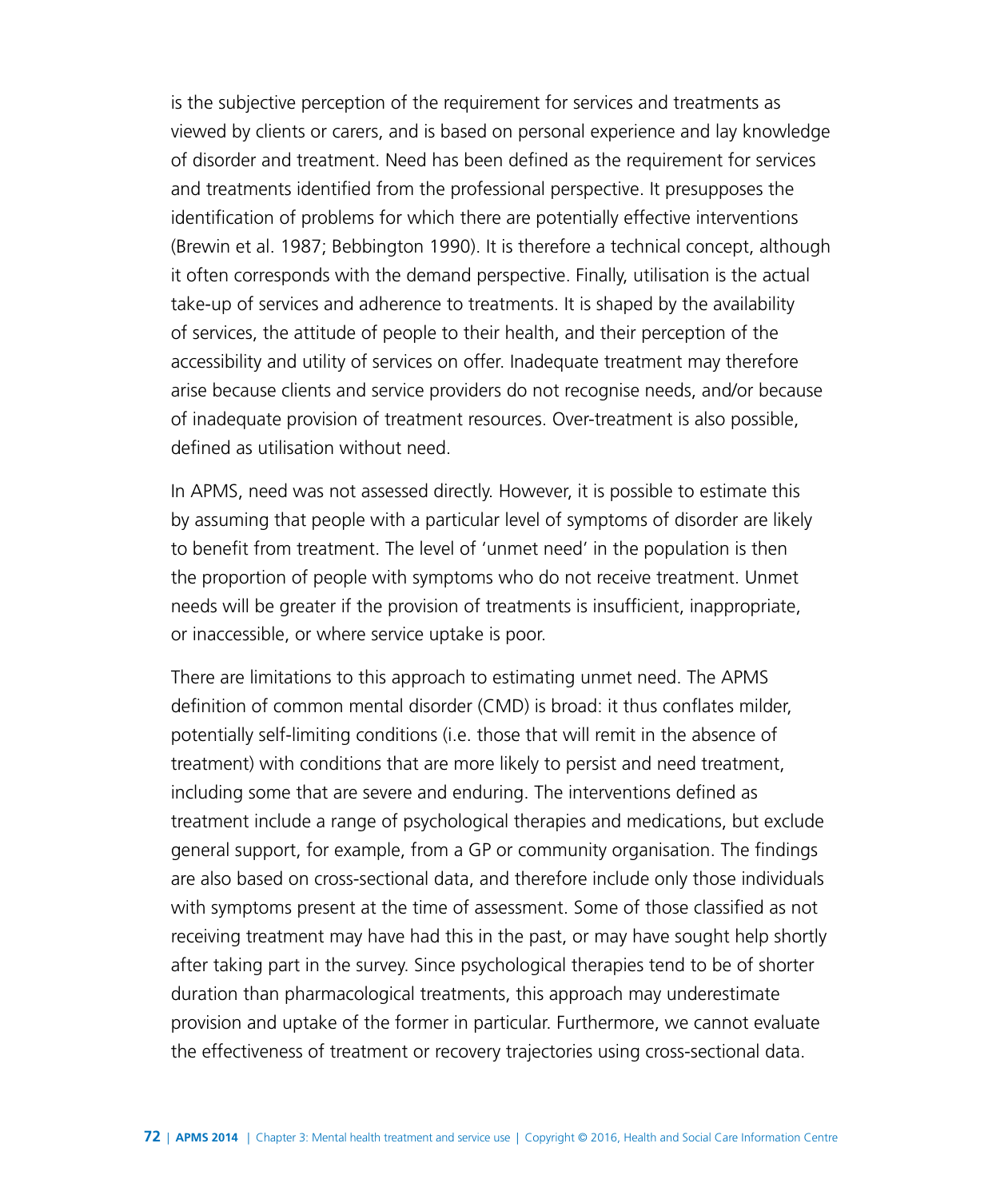Finally, some people without current CMD symptoms may have recovered, perhaps as a result of treatments they are still receiving, or were receiving treatment for another type of mental disorder. Thus it cannot be assumed that such circumstances represent over-treatment.

Despite these limitations, a population-based survey like APMS provides unique insight. APMS measures symptoms of mental disorder in people with and without diagnosed conditions, independent of any help-seeking or treatment. These surveys collect information from people in contact with services, but also from those who are not, some of whom may not even be registered with a GP.

Headline findings from APMS 2000 and APMS 2007 were that only one-quarter of adults with CMD were receiving psychotropic (mental health) medication or psychological therapy. Thus three-quarters of people who might have benefited from treatment were not receiving this at the time of interview. 'One in four' represented the proportion of people assessed by those surveys as having a CMD and who reported that they were receiving treatment. These findings are consistent with the two-thirds to three-quarters of people identified in other epidemiological surveys as meeting criteria for mental disorder and who are not receiving treatment.

**Trends in receipt of treatment and services:** Analyses of the first three APMS surveys (1993, 2000 and 2007) found that the proportion of adults with CMD in receipt of any psychotropic medication increased between 1993 and 2000, and remained stable between 2000 and 2007 (Spiers et al. 2016; Alonso et al. 2007).

Analyses focused on reported use of hypnotics in the same surveys found a similar trend, with prevalence of hypnotic use double in 2000 (0.8%) compared to 1993 (0.4%); with no further evidence of an increase between 2000 and 2007 (Calem et al. 2012). A recent report using national prescribing data found very similar trends in relation to antidepressant prescribing, with increases in the 1990s and initially stability post-2000 (Spence et al. 2014). This was followed by steep increases in antidepressant prescribing from 2008, which the authors attributed in part to the effects of the financial crisis in that year and the subsequent global recession. This coincided with the introduction of the Improving Access to Psychological Therapies (IAPT) programme in 2007/8 (DH 2012). It might be expected that the onset of recession would have led to an increase in mental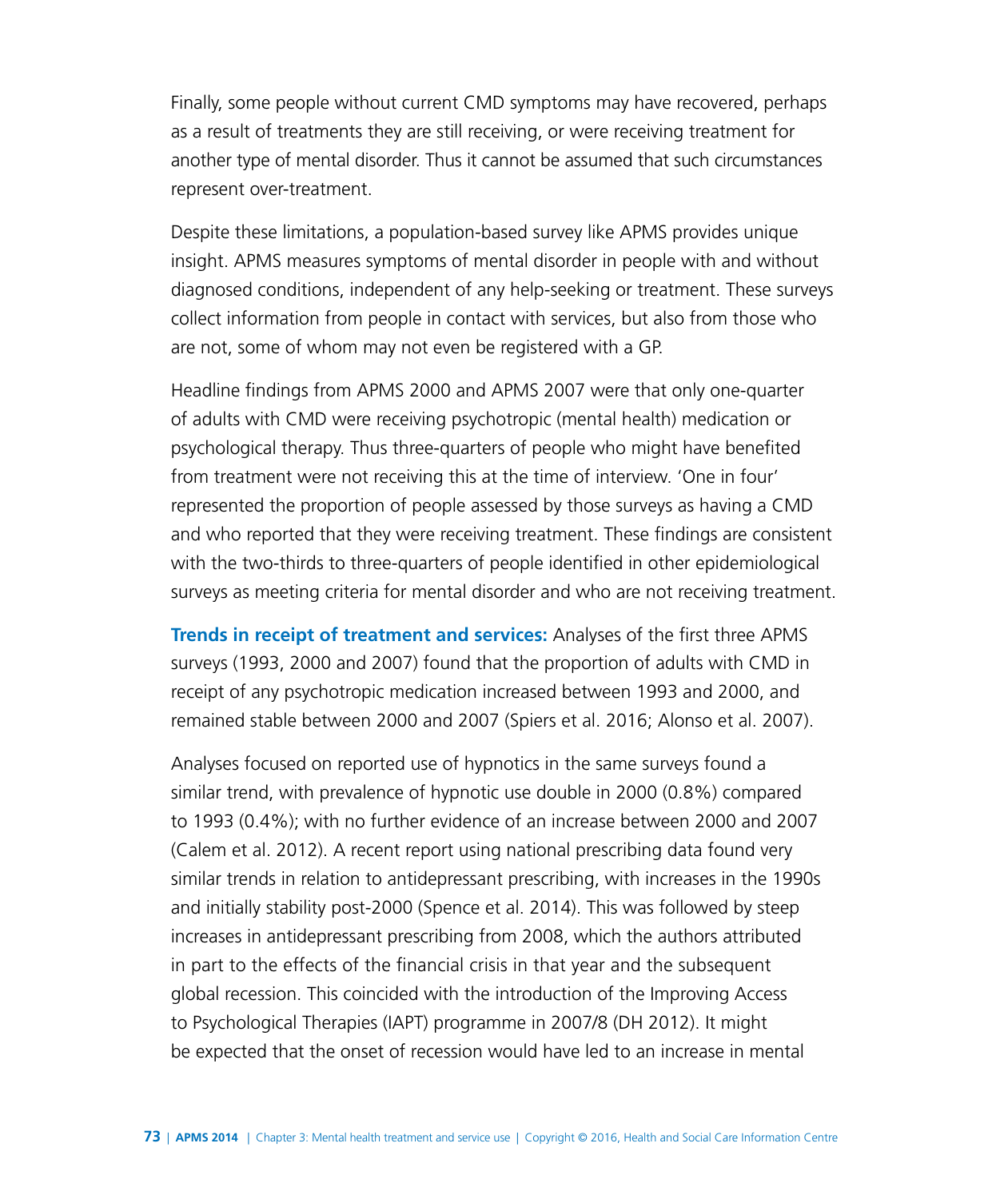disorder in the population, while recent changes in the development and delivery of services would result in a greater proportion of affected people receiving treatment. The first of these hypotheses is addressed in Chapter 2 (with some support for this position). The second hypothesis is considered in this chapter.

**Inequalities in receipt of treatment and services:** As well as comparing treatment rates over time, APMS data can also be used to examine whether particular groups are more (or less) likely to receive treatment after controlling for differences in levels of symptoms (Bebbington et al. 2000). Analyses of APMS 2007 data indicated that white people were the ethnic group most likely to receive mental health treatment (Cooper et al. 2013) and that people of working age were more likely than older people to get appropriate treatment, especially psychological therapy (Cooper et al. 2010). APMS 2014 allowed us to examine whether these inequalities have persisted, and (due to the introduction of a new question in 2014) whether some groups of people are more likely to have requested mental health treatment but not received it than other groups.

This chapter presents findings on:

- **The extent of unmet needs** (the proportion of the population with a treatable disorder who do not receive treatment or services), and how this has changed over time.
- **Inequalities in treatment use** (whether, after taking account of levels of need, people from certain demographic or socioeconomic groups are less likely to use medications or psychological therapies, or more likely to have their treatment requests refused).

These are covered in the following sections:

- 3.2 Definition and assessment
- 3.3 Results: Trends in mental health treatment and service use
- 3.4 Results: Inequalities in mental health treatment and service use
- 3.5 Results: Inequalities in unmet treatment requests
- 3.6 Discussion.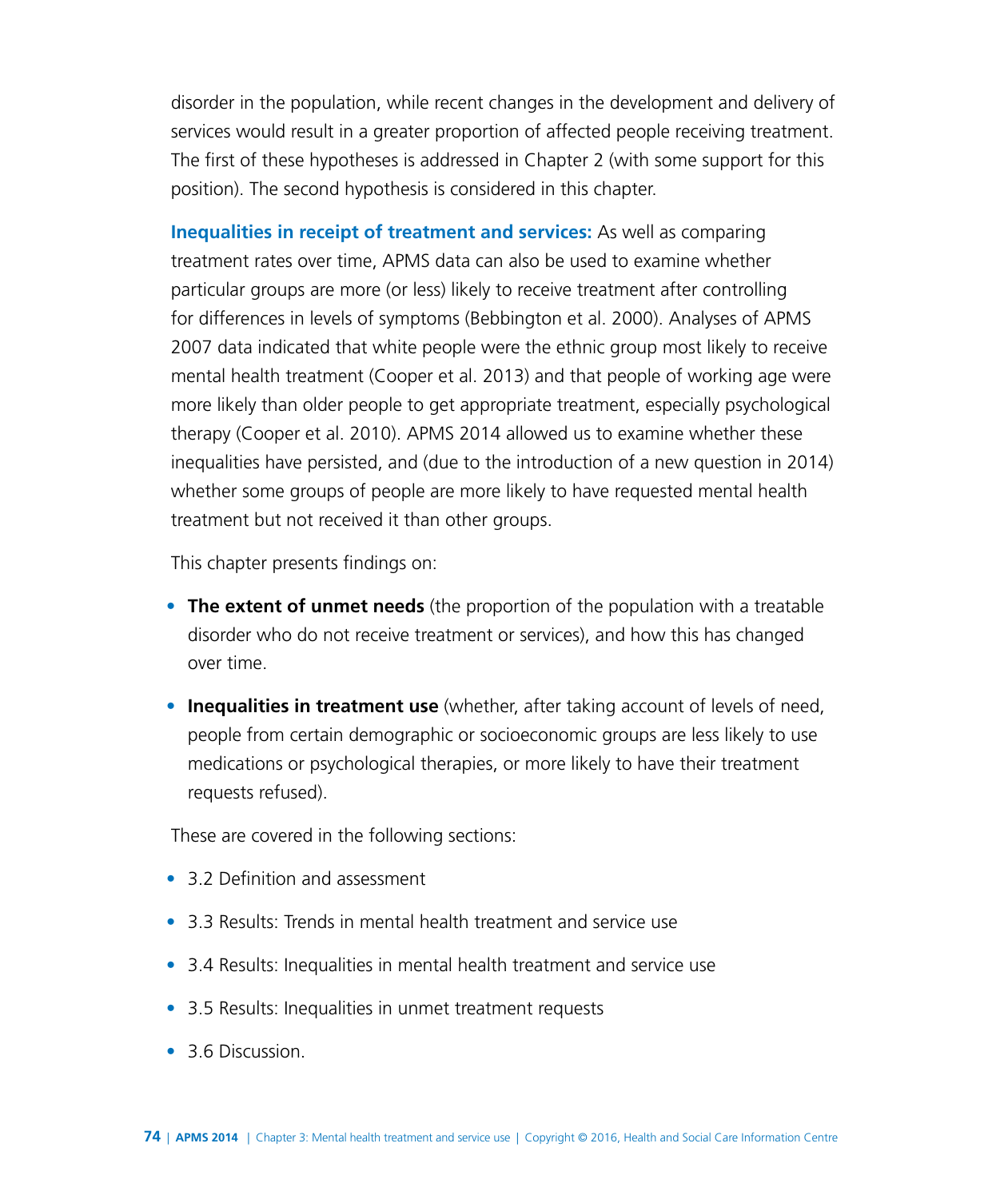# **3.2 Definition and assessment**

#### **Measuring mental health treatment**

Participants were asked about any treatments they were receiving for a mental or emotional problem around the time of the interview. These included different types of psychotropic medication and counselling and other psychological therapies.

Trends in treatment presented in this chapter draw on the broadly comparable data from APMS 2000, 2007 and 2014; where there have been changes in data collection these are described in the sections below. Trends are based on those aged 16 to 74, as the 2000 survey did not interview people aged 75 and over. In the 1993 survey, receipt of psychological therapies was only asked of a sub-sample of participants. Consequently, no comparable 'any treatment' measure was available for the whole 1993 sample.

#### **Measuring psychotropic medications**

There have been changes between the surveys in how medication data have been collected. In 2000, interviewers asked about and coded all prescribed drugs, including non-psychotropic medications. In 2007, a show card prompt list of psychotropic medications was used instead. People were also asked to show interviewers the packaging for each psychotropic medication reported, so that the interviewer could check it was correctly coded. The 2000 and 2007 surveys found similar rates of use of psychotropic medication, and this stability is consistent with prescribing data as well. This suggests that the change in method did not affect comparability.

A show card approach was also used in 2014. However, rather than listing drug brand names first, followed by the generic name (the approach taken in 2007), the generic name was listed first on the show card prompt. This change was made because a) a number of widely prescribed brand medications were approaching the end of their license; and b) there had been a shift in practice towards prescribing generic medications when available. More medications were asked about on the 2014 showcards than in 2007. This was due to the increased range of licensed and available psychotropic medications in 2014. Furthermore, in 2014, medications used in the treatment of bipolar disorder, epilepsy, dementia, and substance misuse were also asked about, although only the first of these was included in the 'any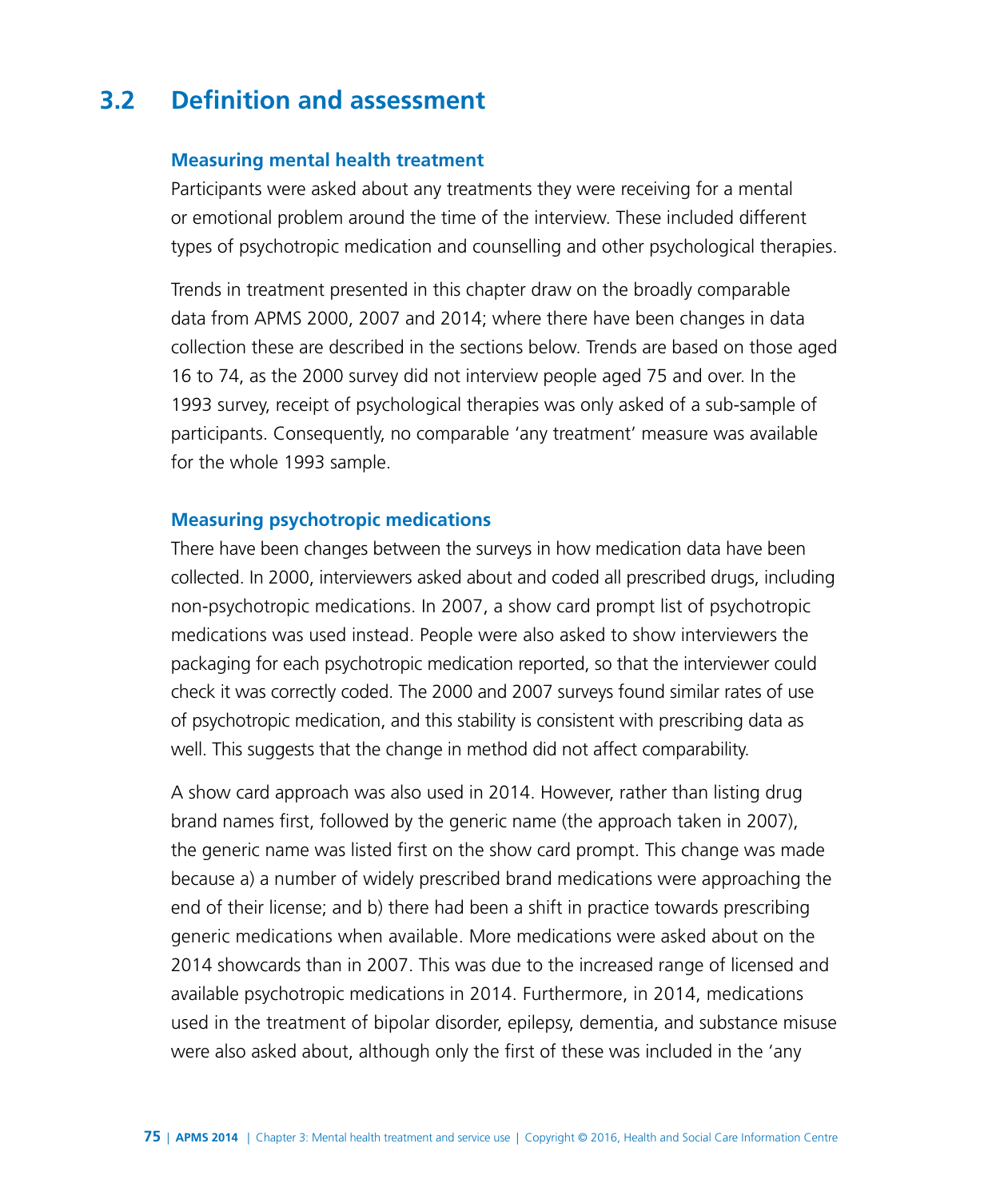psychotropic medication' derived variable used for trend analysis. The participants in 2014 who reported taking bipolar disorder medications usually also reported other psychotropic medication as well, and so their inclusion should not have had a significant impact on trends.

See the Glossary for a full list of the medications asked about and how they were grouped together. Groupings relate to the main reasons that medications are commonly prescribed, but they may have been prescribed to individuals for different reasons. Several medications were listed in more than one group.

#### **Measuring psychological therapies**

Psychological therapies were asked about in broadly comparable ways in each survey. The main analyses of trends in their use are based on endorsement of an initial stem question, the wording of which has not changed between surveys:

## 'Are you currently having any counselling or therapy listed on this card for a mental, nervous or emotional problem?'

Follow-up questions established the types of therapy, and this list has changed slightly each survey year, reflecting the nature of current provision and terminology. For example, mindfulness therapy was added to the list in 2014, while 'marital therapy' was replaced with 'couple and family therapy'.

Survey development piloting work has found that participants are generally unable to state reliably which services provided treatments such as psychological therapies. Therefore, APMS data cannot be used to describe shifts between primary and specialist services in the source of such treatments.

#### **Measuring health service use for a mental health reason**

Health service contact records were not examined in the survey. Health service use for a mental health reason was recorded if a survey participant reported any of the following:

- Having spoken with GP about being anxious, depressed, or about a mental, nervous or emotional problem in the past two weeks or past year;
- Being an inpatient for a mental, nervous or emotional reason in the past quarter; or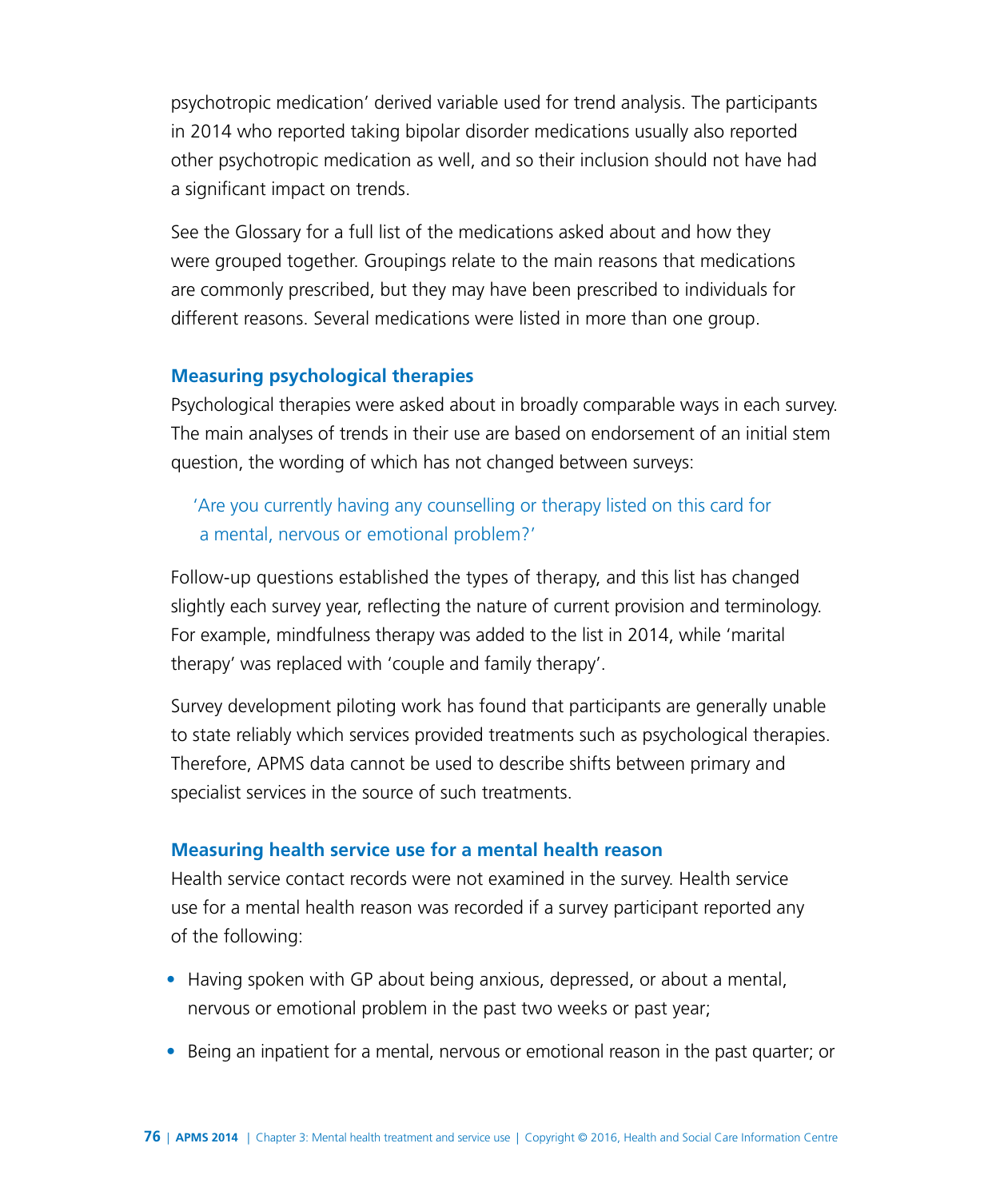• Being an outpatient or day patient for a mental, nervous or emotional reason in the past quarter.

Although the reference periods varied between different types of health service, this approach was consistent with that used in previous years of the survey and so was retained to allow for trend analysis.

#### **Measuring community and day care service use**

Survey participants were also asked questions on use of community and day-care services in the past year. To ensure comparability with previous surveys in the series, changes to items and terminology were minimal. The different types asked about are listed in the Glossary.

#### **Measuring unmet treatment requests**

In APMS 2014, participants were asked a question that had not been included on previous surveys in the series:

'In the past 12 months, have you asked for any type of counselling or mental health related medication, but not received it?'

If the participant answered yes, follow-up questions were asked about what type of treatment had been requested and whether or not the participant was on a waiting list for it at the time of the interview.

#### **Measuring treatment need**

The revised Clinical Interview Schedule (CIS-R) has been used in every wave of APMS to measure CMD symptoms and to identify people meeting CMD diagnostic criteria. This chapter focuses on differences in treatment rate by CMD. Treatment and service use among people with other types of mental disorder is addressed in the disorder-specific chapters.

#### *CMD symptoms*

The CIS-R score provides an indication of overall non-psychotic symptom severity, and is used in the analyses in this chapter to indicate level of mental health service required.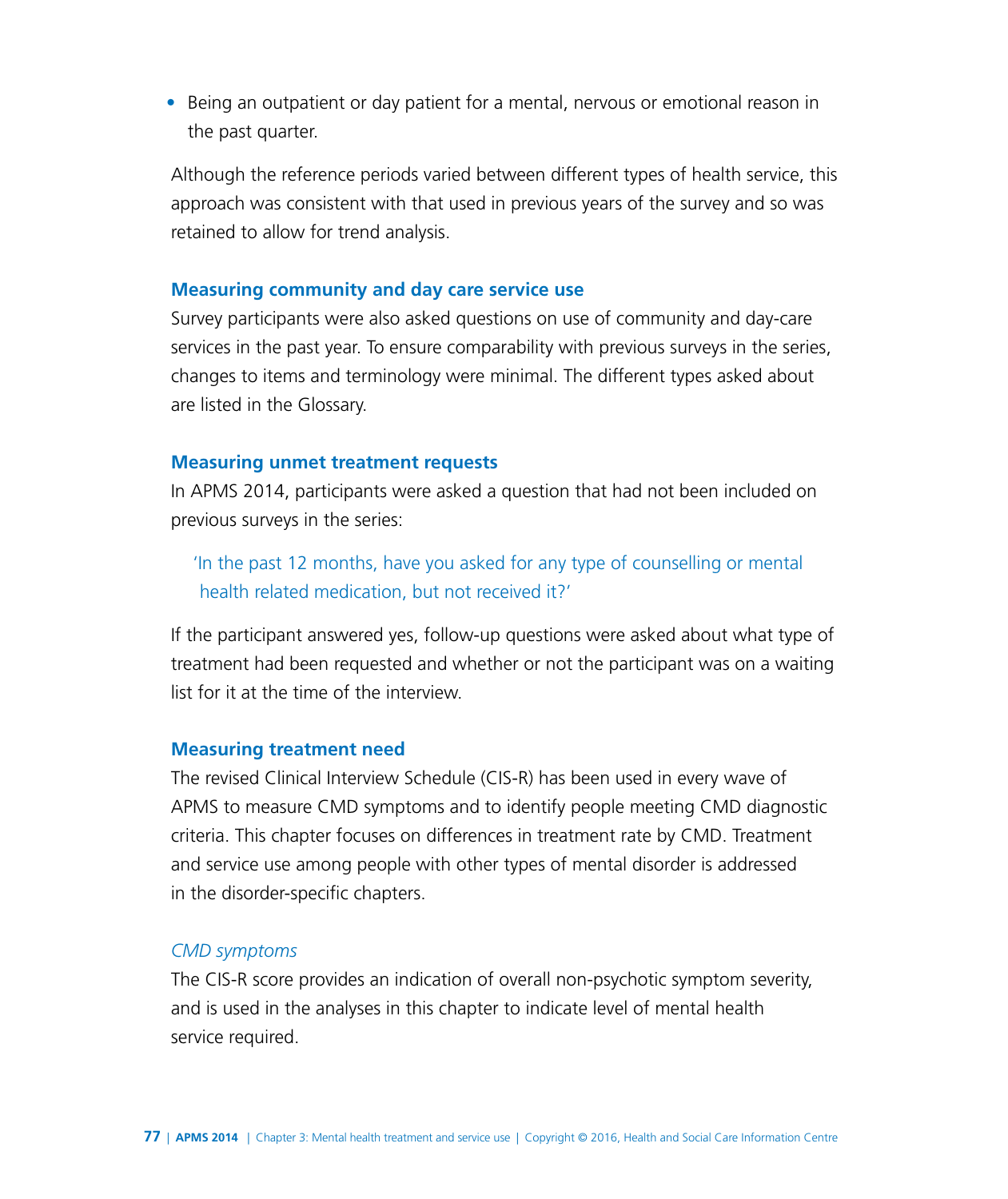- **CIS-R score of 12 or more:** is used to indicate the presence of clinically significant symptoms of CMD, and identifies people with 'symptoms of CMD' sufficient to warrant recognition.
- **CIS-R score of 18 or more:** is also a threshold applied in this chapter and is used to indicate the presence of 'severe symptoms of CMD', sufficient to warrant intervention.

#### *CMDs*

An algorithm applied to the responses on the CIS-R can also be used to identify likely presence of six different types of CMD. These were depression, generalised anxiety disorder (GAD), phobias, obsessive compulsive disorder (OCD), panic disorder, and CMD not otherwise specified (CMD-NOS).1 The CIS-R cannot clinically diagnose CMD, as that would require detailed assessment by a trained professional. In this chapter those identified with 'any CMD' are considered, as well as those meeting the diagnostic criteria for particular CMDs. Everyone with a CIS-R score of 12 or more was classified with at least one type of CMD. However, it was possible to be identified with certain CMDs without having a score of 12 or more. The CIS-R and the individual CMDs are described more fully in Chapter 2 and the Glossary.

#### **Measuring inequalities in use of mental health treatment**

APMS data can be used to examine whether particular groups are more (or less) likely to receive mental health treatment after controlling for differences in levels of symptoms (Bebbington et al. 2000). For example, analyses of APMS 2007 data found that white people were the ethnic group most likely to receive mental health treatment (Cooper et al. 2013) and that people of working-age were more likely than older people to get appropriate treatment, especially psychological therapy (Cooper et al. 2010). APMS 2014 allowed us to examine whether these inequalities have persisted, and (due to the introduction of a new question in 2014) whether some groups of people are more likely than others to have requested mental health treatment but not received it.

**1** Previously in the APMS series 'CMD-NOS' was referred to as 'mixed anxiety and depression'.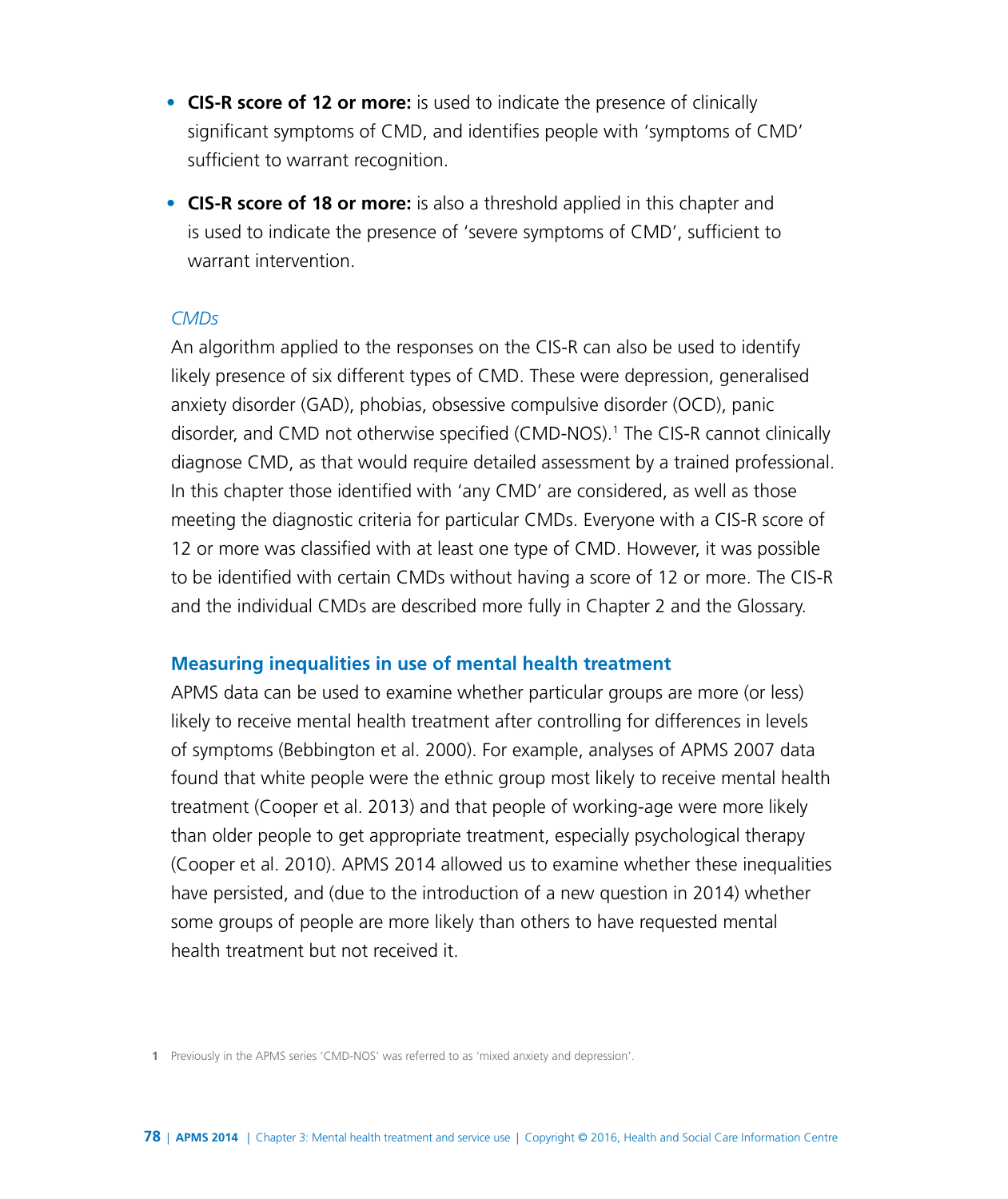For this chapter, multiple logistic regression modelling has been carried out to examine whether there are inequalities in mental health treatment use.<sup>2</sup> Without controlling for differences in the level of mental health symptoms, variation in treatment rate between groups might simply (and appropriately) reflect differences in level of need. In order to determine what characteristics independently predict use of mental health treatment after controlling for CMD symptoms, a range of variables were included in the final regression modelling. In summary, the multiple logistic regression analysis consisted of the following steps:

**Step 1:** Unadjusted analyses: a wide range of health and social factors were tested for association with use of mental health treatment using univariate logistic regressions. This step was necessary to estimate the unadjusted odds ratios (ORs) of receiving mental health treatment for each subgroup, to allow comparisons with the results of the next steps (e.g. after adjusting for presence and severity of CMD).

**Step 2:** Grouped CIS-R score was added to all the models from step 1 to control for differences in the level of mental health symptoms. Grouped CIS-R score was used, rather than a continuous score, to allow for comparison with treatment rates.

**Step 3:** Self-assessed general health was included in models from step 3 to control for differences in how people view their health in general.

**Step 4:** All health and social factors considered in previous steps were included as independent variables in the final multiple regression model.<sup>3</sup> For the full list of variables considered, see **[Table 3.15](http://www.digital.nhs.uk/catalogue/PUB21748/apms-2014-ch-03-tabs.xls )**.

This final step allowed us to identify the factors independently associated with mental health treatment use after controlling for other factors. The final results, in the form of adjusted ORs, are compared with unadjusted ORs (from step 1) and treatment rates for the groups found to be at elevated risk of not getting treatment.

**<sup>2</sup>** Logistic regression, also known as logit regression, is a statistical model used to estimate the probability of an event occurring given certain information. The final model presented in this chapter was used to estimate whether people who share a particular characteristic (for example, age group) are more or less likely to receive treatment than those in a reference age group, when the other characteristics in the model are held constant. If the value is greater than one, the odds of the outcome occurring are greater for the given group compared to the reference group. Conversely, a value less than one indicates the odds of the outcome occurring are lower for the given group compared with the reference category.

**<sup>3</sup>** The F-adjusted mean residual goodness-of-fit test was applied and suggested no evidence of lack of fit of the model (F-adjusted test statistic: 0.656; prob >F= 0.749).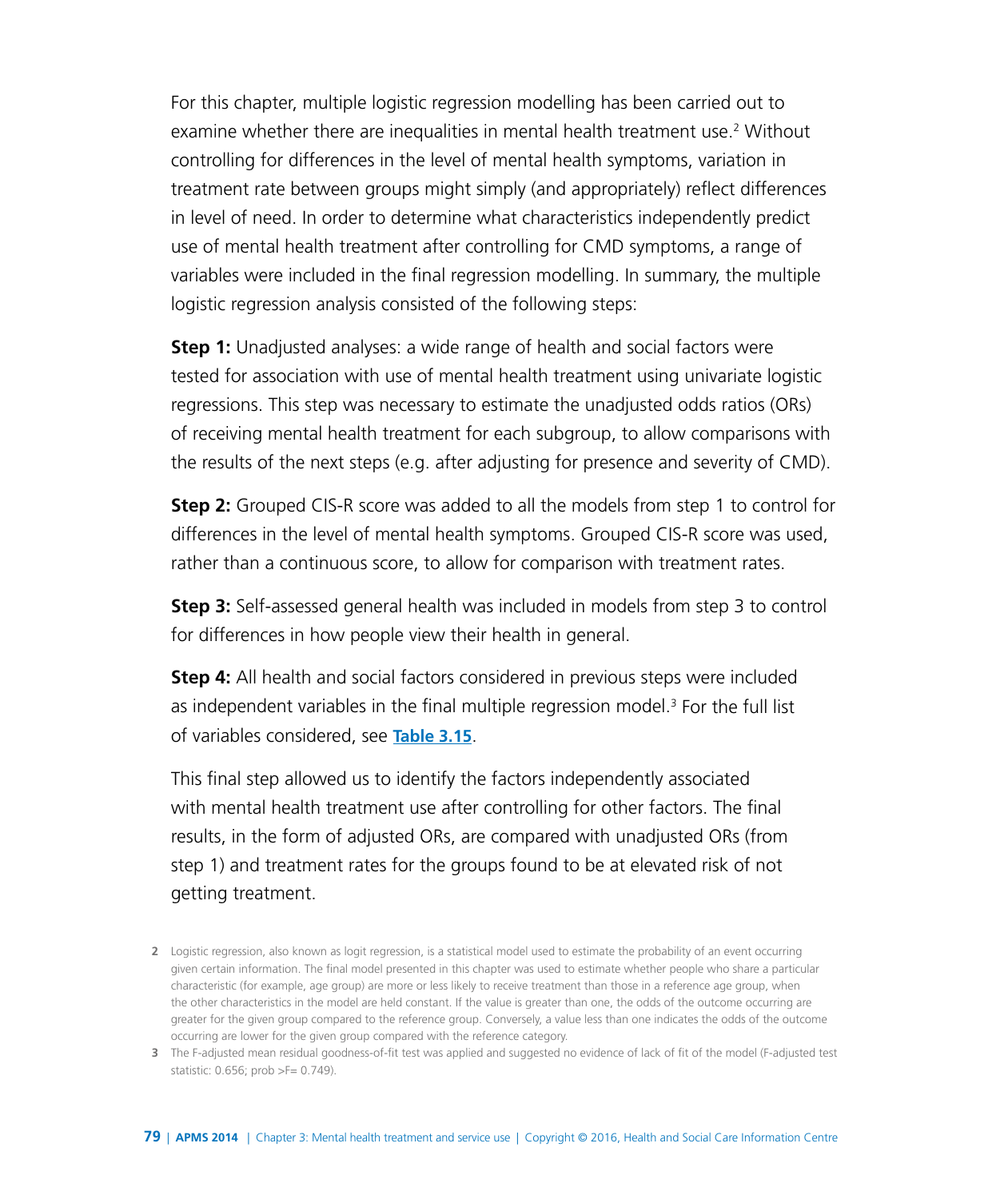# **3.3 Results: Mental health treatment and service use**

#### **Mental health treatment use, by CIS-R score**

Overall, 12.1% of participants reported receiving mental health treatment (psychotropic medication and/or psychological therapy) at the time of the APMS 2014 interview.<sup>4</sup> Reported treatment use was strongly associated with severity of mental health symptoms, ranging from one person in twenty (5.6%) among those with few or no current symptoms (CIS-R score 0 to 5), to nearly one-half (45.8%) of those with severe symptoms (CIS-R score 18+). Treatment use among those without CMD symptoms is not necessarily unwarranted, but could indicate, for example, recovery or an intermittent condition.

Medication was the most common form of mental health treatment, reported by 10.4% of people, compared with 3.0% who reported receiving psychological therapy. Medication was more common than psychological therapy both in those with current symptoms of CMD and in those without current symptoms. A small proportion of people (1.3%) reported receiving both medication and psychological therapy, and this figure was also higher among those with the most severe symptoms (10.7%), and for men (14.5%) compared with women (8.3%). **[Table 3.1](http://www.digital.nhs.uk/catalogue/PUB21748/apms-2014-ch-03-tabs.xls )**



#### **Figure 3A: Current use of mental health treatment, by CIS-R score**

**4** In this chapter rates of treatment and service use for a mental health reason are presented for the whole population, and by severity of mental health symptoms (as indicated by CIS-R score) and type of common mental disorder (CMD). Where numbers allow, rates are also broken down by sex.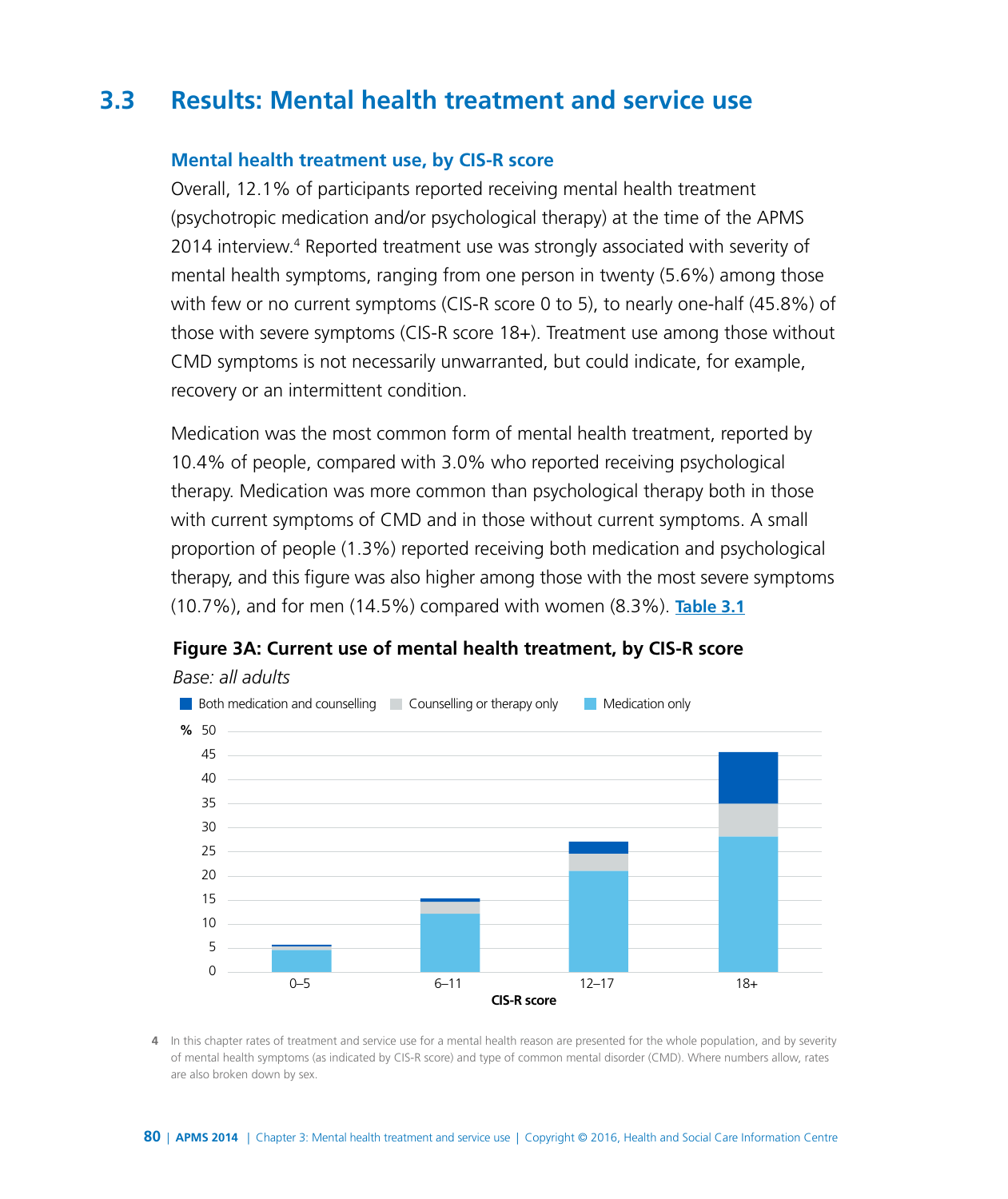#### **Mental health treatment use, by type of CMD**

About one-third (36.2%) of people meeting the diagnostic criteria for at least one CMD (mean CIS-R score 18.9) were receiving treatment at the time of the survey, compared with 7.1% of those without CMD (mean CIS-R score 2.5). The true figure for the wider population with CMD, the proportion receiving treatment would be likely to be between 33.5% and 38.9% (95% confidence interval).

Treatment rates varied by type of CMD, and were highest in those with depression (59.4%), OCD (52.1%), phobias (51.6%) and GAD (48.2%). In contrast, a quarter (24.7%) of people with CMD-NOS and a fifth (20.9%) of those with panic disorder were receiving treatment.<sup>5</sup> These CMD classifications, however, averaged lower levels of symptom severity: the mean CIS-R score for people with CMD-NOS was 16.2, compared with 26.8 for those with depression and 28.9 for people with OCD. It should also be noted that for disorders other than CMD-NOS, it was possible for more than one CMD to be present.

#### **Figure 3B: Current use of mental health treatment, by type of CMD**



*Base: all adults*

**5** Note small base size for those with panic disorder (43 participants) means that analyses by this group should be treated with caution.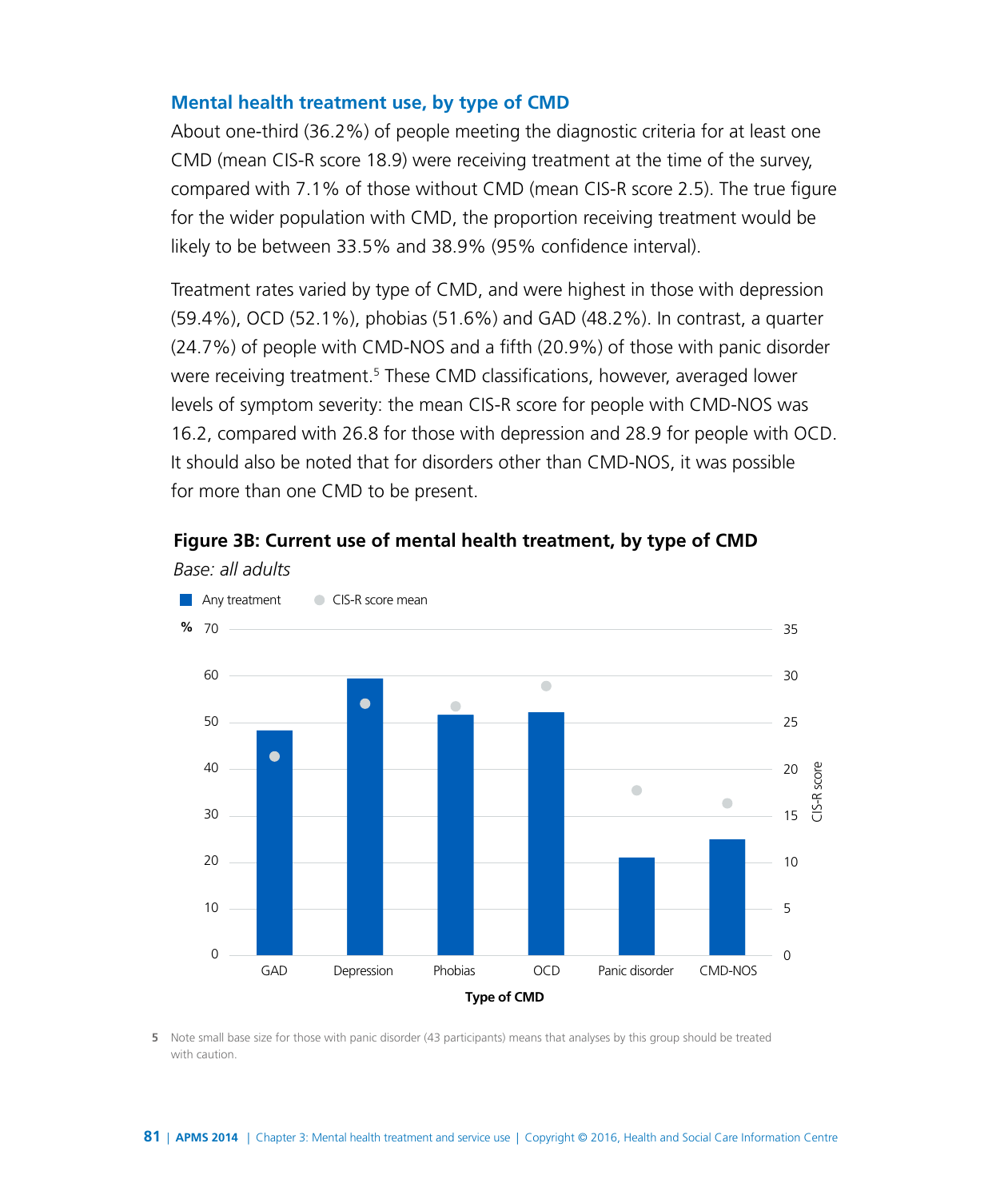Medication was the most commonly reported treatment for people with each type of CMD. Its prevalence ranged from around one in two (51.4%) people with depression to one in five (21.3%) of those with CMD-NOS and one in seven (15.1%) with panic disorder (note that small base numbers mean figures for this group should be treated with caution).

Medication combined with psychological therapy was the second most common treatment among those with the most severe types of CMD (mean CIS-R score of 18 or more): reported by 17.1% of those with phobias and 14.9% of those with depression. Combined medication and psychological therapy was rare among those with panic disorder (1.9%) or CMD-NOS (2.2%) (mean CIS-R scores below 18). **[Tables 3.2, 3.4](http://www.digital.nhs.uk/catalogue/PUB21748/apms-2014-ch-03-tabs.xls )**



#### **Figure 3C: Type of mental health treatment, by type of CMD**

#### **Psychotropic medication use, by CIS-R score**

The most commonly reported psychotropic medications were those used primarily in the treatment of anxiety and depression.<sup>6</sup> Each was reported by 8.3% of adults

**<sup>6</sup>** See the Glossary for a list of how different medications were grouped together. Some medications were in more than one grouping. Note that medications can be prescribed for a range of symptoms, and their use does not indicate that particular symptoms are present. For example, antipsychotics (medications commonly used in the treatment of psychosis) are commonly used to augment antidepressants in the absence of psychotic symptoms.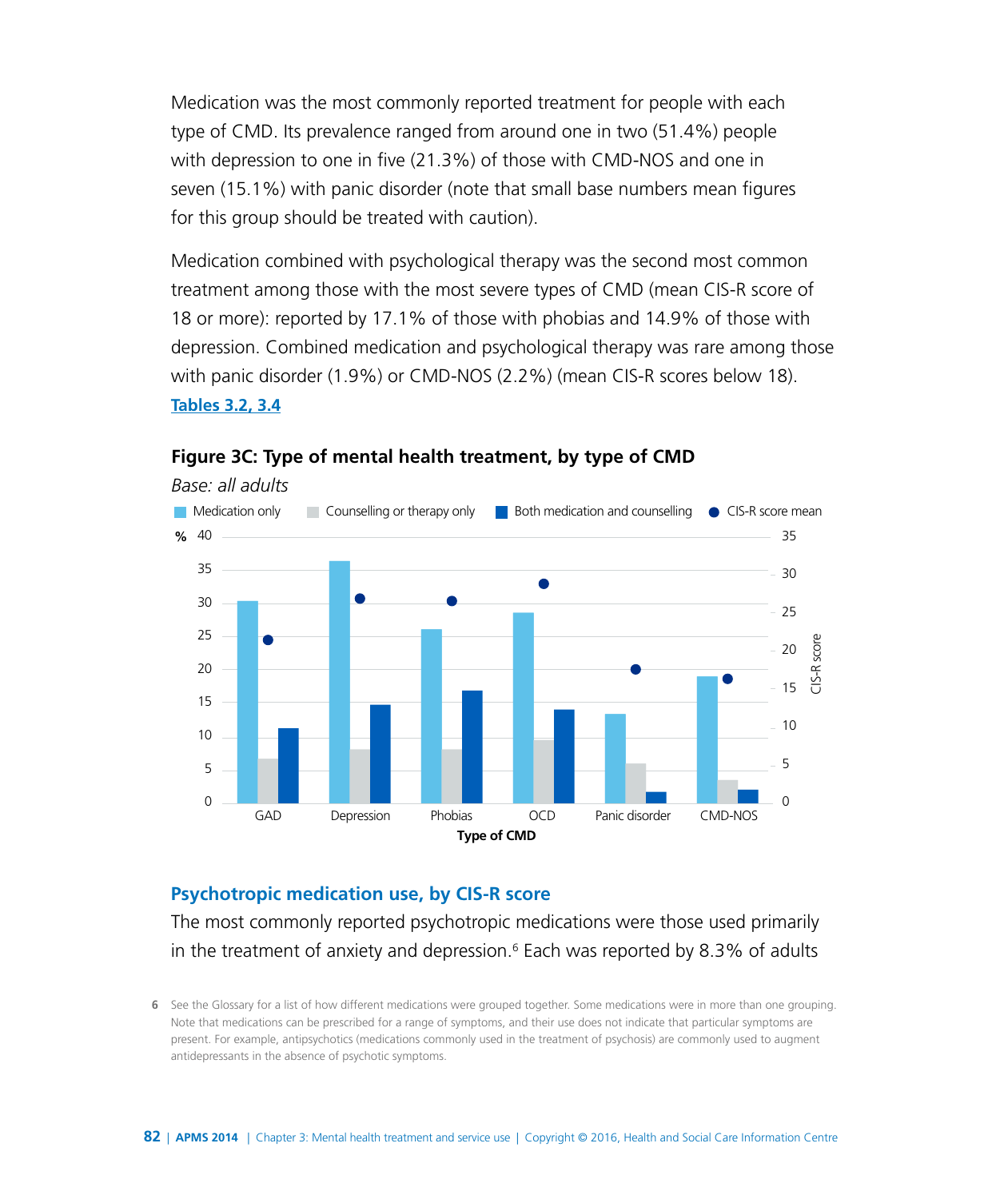overall. Medications commonly used in the treatment of psychosis, sleep problems, and bipolar disorder were taken by around 1% of the population overall (1.1%, 1.2% and 1.4% respectively), and in about 6% of those with a CIS-R score of 18 or more (5.9%, 6.2% and 6.0% respectively).

As well as different types of medication used in the treatment of mental disorders, drugs used in the treatment of substance dependence were also asked about. Overall, 1.0% of participants reported using substance dependence medication at the time of the interview. This was also strongly linked with severity of CMD symptoms; 7.1% of people with a CIS-R score of 18 or more were using medications used to treat substance dependence. Their use was associated with each type of CMD, although the highest rates were among those with depression (12.3%) and phobias (12.4%). **[Tables 3.3, 3.4](http://www.digital.nhs.uk/catalogue/PUB21748/apms-2014-ch-03-tabs.xls )**

# **Figure 3D: Type of psychotropic medication used, overall and in adults with a CIS-R score of 18 or more**

*Base: all adults*

All adults CIS-R 18+



*Drugs used in treatment...*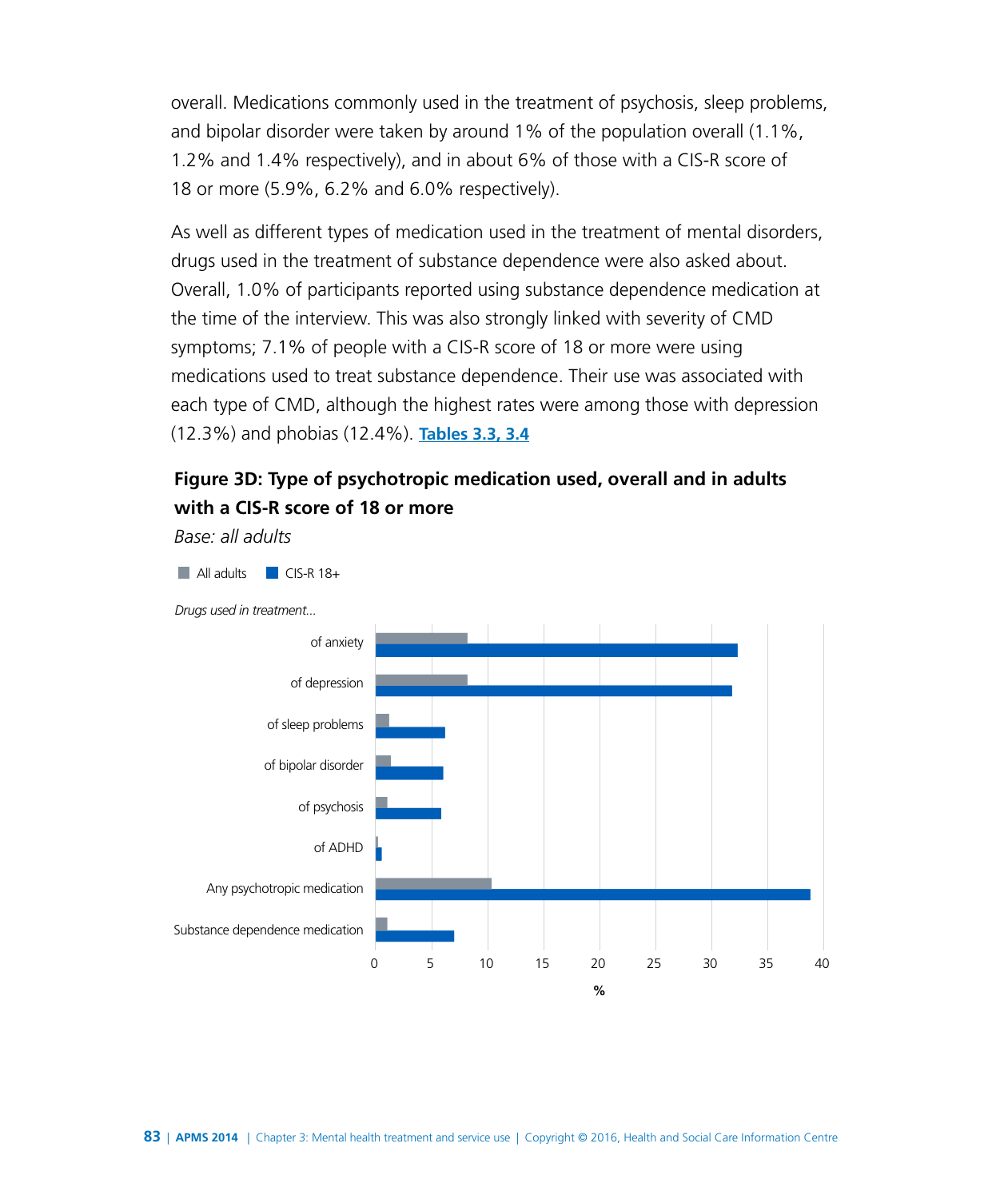#### **Psychological therapy use, by CIS-R score**

Overall, 3.0% of adults reported receiving psychological therapy around the time of the interview. Again, this was strongly associated with the severity of CMD symptoms. About one person in a hundred (0.9%) with few or no CMD symptoms (CIS-R score 0–5) reported psychological therapy, compared with one in six (17.6%) with the most severe symptoms (CIS-R score 18+).

Cognitive behavioural therapy (CBT) and counselling (including bereavement counselling) were the most common types of psychological therapy used, each reported by about 6% of people with a CIS-R score of 18 or more. Psychotherapy or psychoanalysis was mentioned by 0.7% of people, and by 4.5% of those with severe CMD symptoms (CIS-R 18+). **[Table 3.5](http://www.digital.nhs.uk/catalogue/PUB21748/apms-2014-ch-03-tabs.xls )**

# **Figure 3E: Type of psychological therapy used, overall and in adults with a CIS-R score of 18 or more**



#### **Psychological therapy use, by type of CMD**

Overall, 11.8% of people with CMD reported being in receipt of psychological therapy. This was reported most commonly by people with a phobia (25.4%), OCD (23.4%), and depression (22.9%). Rates were lower in people with CMD-NOS (5.6%), panic disorder (7.7%) and GAD (17.9%). **[Table 3.6](http://www.digital.nhs.uk/catalogue/PUB21748/apms-2014-ch-03-tabs.xls )**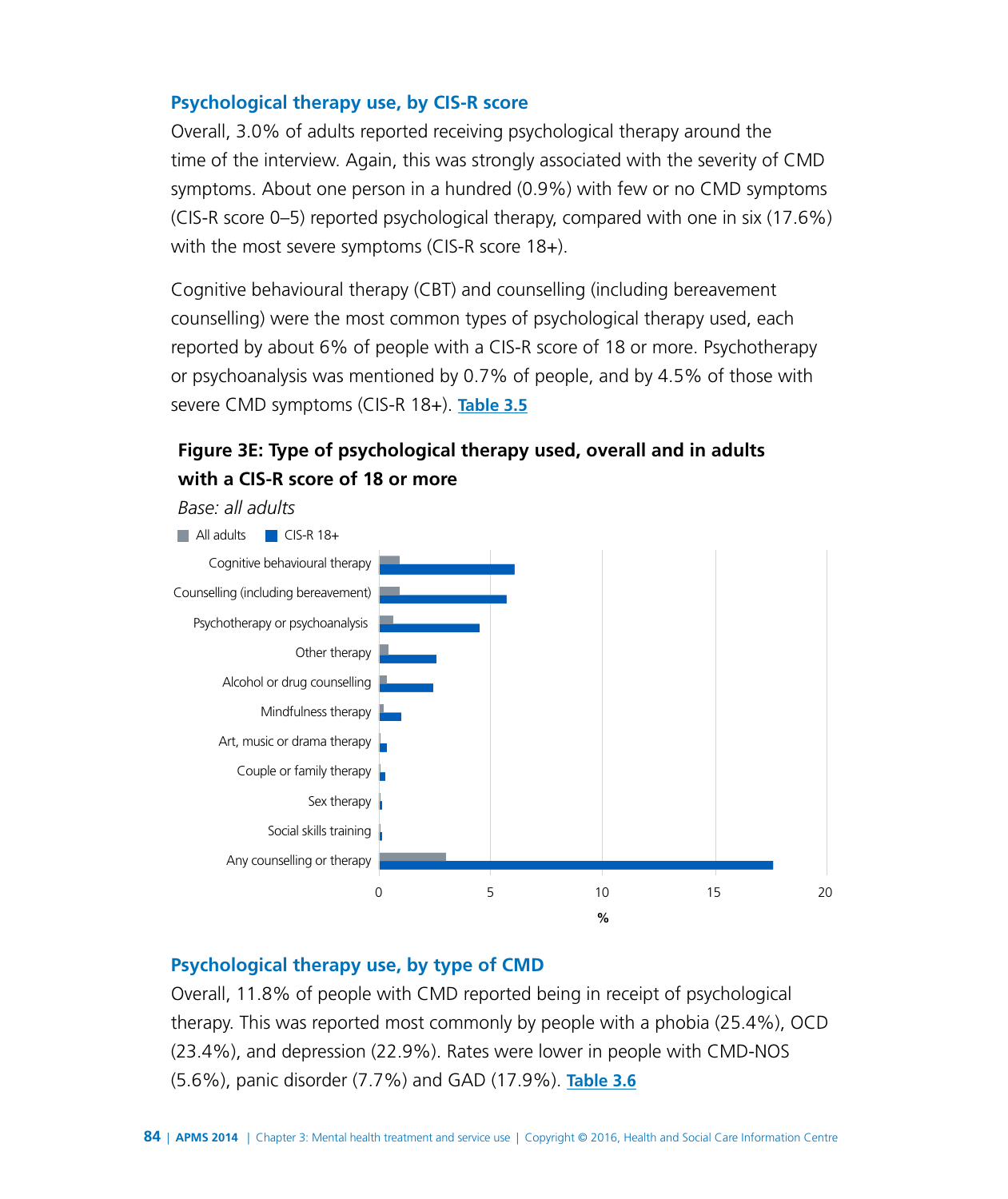#### **Health service use, by CIS-R score**

The use of health services for a mental or emotional problem included attending hospital in the last quarter, either as an inpatient or outpatient, for a mental health reason or speaking with a GP about a mental health problem (in the past year). Overall, 12.5% of adults reported discussing their mental health with a GP in the past year. All measures of health service use for a mental health reason were more common in those with the most severe symptoms. 56.2% of people with a CIS-R score of 18 or more had discussed their mental health with a GP in the past year, and 15.8% had done so in the last two weeks. 4.0% of people with a CIS-R score of 18 or more had been an outpatient, and 1.8% had been an inpatient, in the last quarter for a mental health reason. **[Table 3.7](http://www.digital.nhs.uk/catalogue/PUB21748/apms-2014-ch-03-tabs.xls )**

#### **Health service use, by type of CMD**

Nearly a half (44.1%) of people with a CMD reported discussing their mental health with a GP in the past year, compared with 6.0% of people without CMD. Service contact was most frequent in people with OCD (65.4%), phobia (65.4%), depression (66.1%) and GAD (54.8%). The same groups were also the most likely to have been hospital patients for mental health reasons. Rates of health service use for a mental health reason were lower in people with CMD-NOS (33.2%). **[Table 3.8](http://www.digital.nhs.uk/catalogue/PUB21748/apms-2014-ch-03-tabs.xls )**

#### **Community and day care services use, by CIS-R score**

The reported use of community and day care services ranged from 4.3% of people with few or no symptoms (CIS-R score 0–5), up to 27.8% of those with a CIS-R score of 18 or more. Among people scoring 18 or more on the CIS-R, usage rates were similar for seeing a psychiatrist (6.8%), a community psychiatric nurse (5.4%), an outreach/family support worker (5.4%), a social worker (5.2%), and self-help/ support group (4.8%). **[Table 3.9](http://www.digital.nhs.uk/catalogue/PUB21748/apms-2014-ch-03-tabs.xls )**

#### **Community and day care services use, by type of CMD**

Consultation with a psychiatrist was reported most commonly by people with OCD (18.5%) or with phobia (14.3%). Other nursing services (not including the community psychiatric nurse (CPN) or community learning disability nurse) was the community and day care service used most by people without CMD (2.2%). **[Table 3.10](http://www.digital.nhs.uk/catalogue/PUB21748/apms-2014-ch-03-tabs.xls )**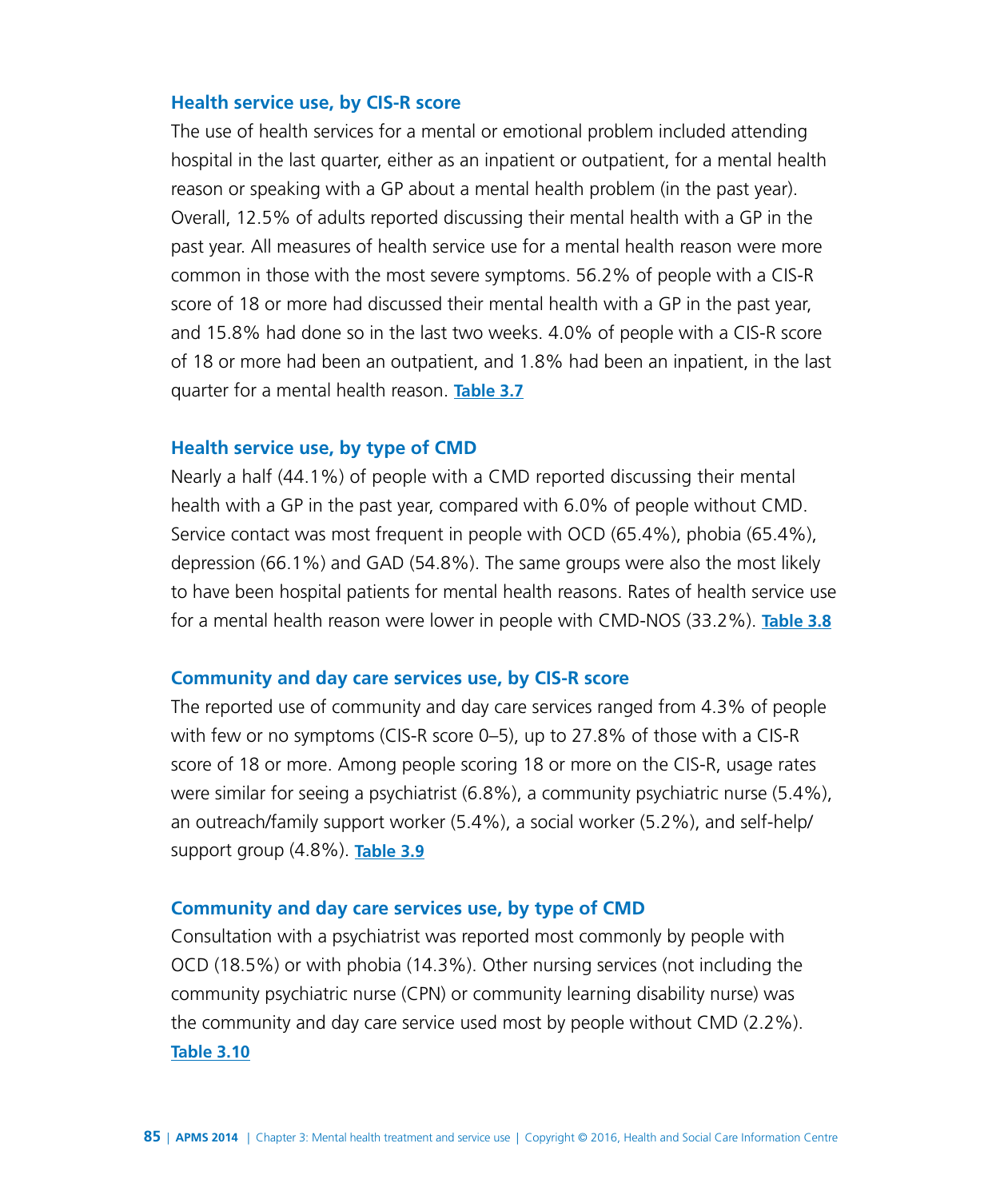## **Figure 3F: Community and day care services used in past year in people with and without CMD**

*Base: all adults*



#### **Trends in treatment in adults with CMD symptoms**

Mental health treatment use was defined as reported receipt of psychotropic medication or psychological therapy at the time of interview. Trends are based on those aged 16–74, as the 2000 survey did not interview people aged 75 or more.

#### *Any treatment: 2000, 2007 and 2014*

The overall treatment rate in people aged 16–74 with CMD symptoms (CIS-R 12+) was relatively stable at around one in four between 2000 (23.1%) and 2007 (24.4%), and then increased sharply by 2014 to more than one in three (37.3%).

The same pattern was also evident among those with severe CMD symptoms (CIS-R 18+): one in three reported mental health treatment in 2000 (32.8%) and 2007 (32.4%), increasing to nearly a half in 2014 (46.7%). Both men and women were more likely to receive mental health treatment in 2014 than in 2007. **[Table 3.11](http://www.digital.nhs.uk/catalogue/PUB21748/apms-2014-ch-03-tabs.xls )**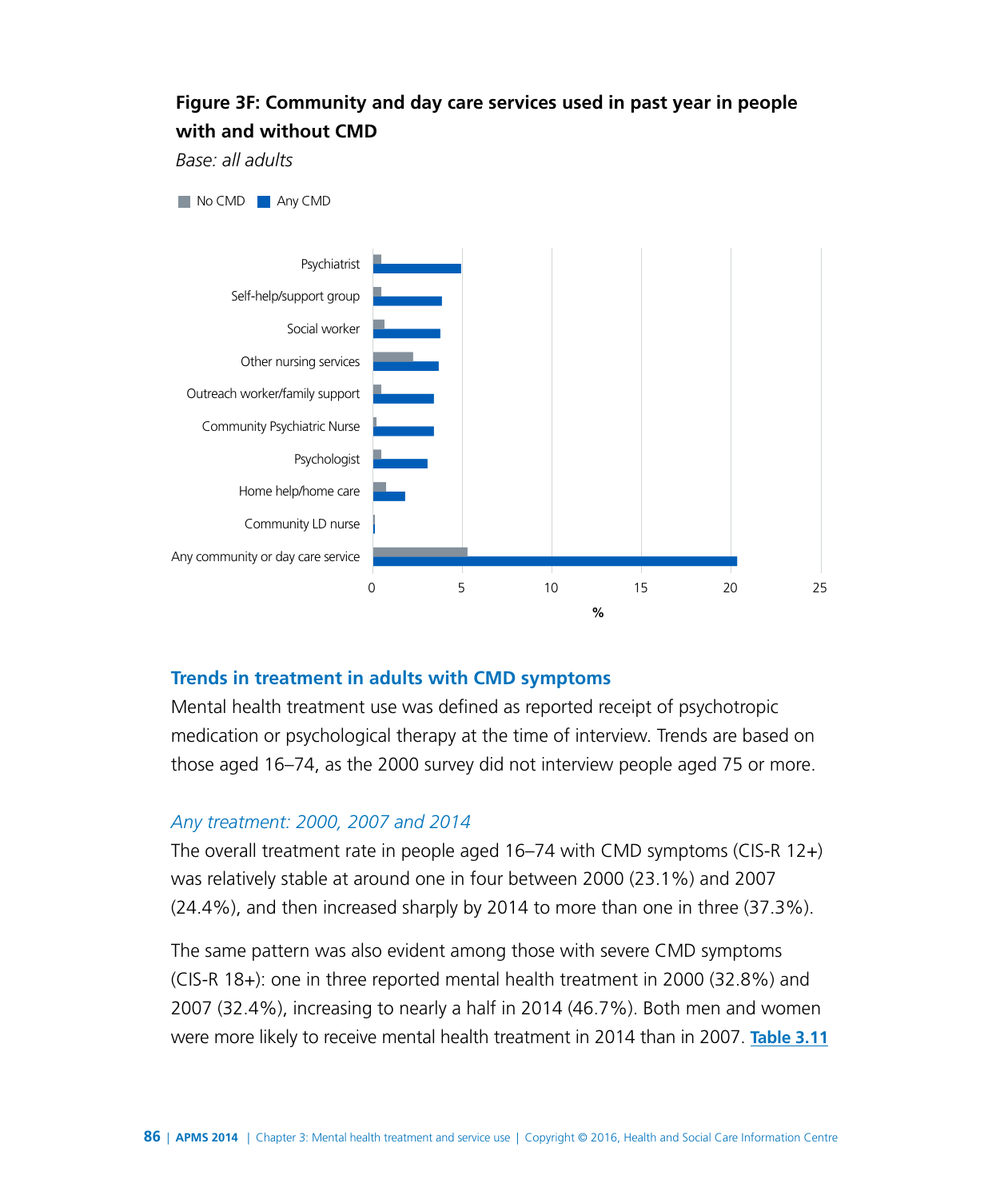#### *Any psychotropic medication: 2000, 2007 and 2014*

Much of this increase in treatment use is accounted for by a steep rise in reported use of psychotropic medication. One in five adults aged 16–74 with CMD symptoms (CIS-R 12+) reported psychotropic medication use in 2000 (19.3%) and 2007 (19.6%), compared with nearly one in three in 2014 (31.6%). While methodological changes to the survey cannot be ruled out as explaining some of this increase, the trend is also corroborated by trends in prescribing data.<sup>7</sup> Higher rates of psychotropic prescribing may be linked to the increase also observed in people with CMD who discussed their mental health with a GP. The increased rate of medication was evident in both men and women, as well as in people with severe CMD symptoms (28.5%, 26.5% and 39.4% of 16–74 year olds with CIS-R score of 18+ reported psychotropic medication in 2000, 2007 and 2014 respectively). **[Table 3.11](http://www.digital.nhs.uk/catalogue/PUB21748/apms-2014-ch-03-tabs.xls )**

## **Figure 3G: Psychotropic medication use in adults with CIS-R score 12+ and 18+, 2000, 2007, 2014**

CIS-R 12+ CIS-R 18+ **%** 40  $\Omega$ 5 10 15 20 25 30 35 2000 2007 2014 **Year** 

*Base: all aged 16–74 with CIS-R score of 12+*

**7** For example, the increase in prescribing presented here corresponds closely to trends identified in national antidepressant prescribing data for 1997 to 2012 (Spence et al. 2014).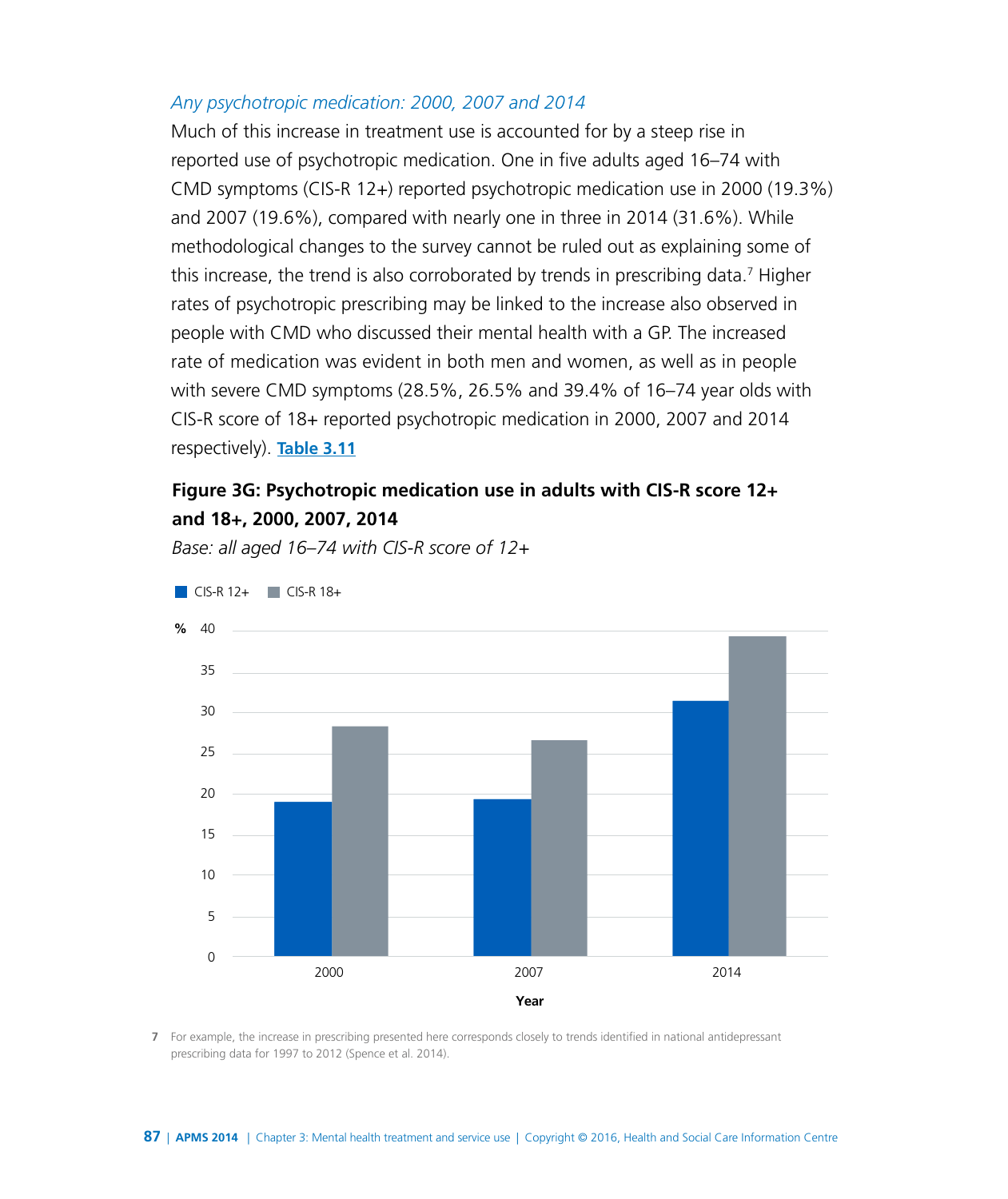#### *Any psychological therapy: 2000, 2007 and 2014*

There were also increases in reported receipt of psychological therapy among adults with CMD symptoms. However, rather than the steep increase between 2007 and 2014 evident for medication, use of psychological therapies has risen more steadily since 2000 (12.5%, 15.2% and 18.4% of 16–74 year olds with CIS-R score of 18 or more reported use of psychological therapies in 2000, 2007 and 2014 respectively). **[Table 3.11](http://www.digital.nhs.uk/catalogue/PUB21748/apms-2014-ch-03-tabs.xls )**

## **Figure 3H: Psychological therapy use in adults with CIS-R score 12+ and 18+, 2000, 2007, 2014**

*Base: all aged 16–74 with CIS-R score of 12+*



# **Trends in health service use in adults with CMD symptoms**

Among the types of health services used for a mental health reason covered by APMS, only use of primary care changed significantly over time. In 2000, 6.3% of 16–74 year olds with CMD symptoms reported discussing their mental health with a GP in the 2 weeks preceding interview. This increased to 10.1% in 2007 and stayed at this level in 2014 (10.6%). The proportion who had spoken to their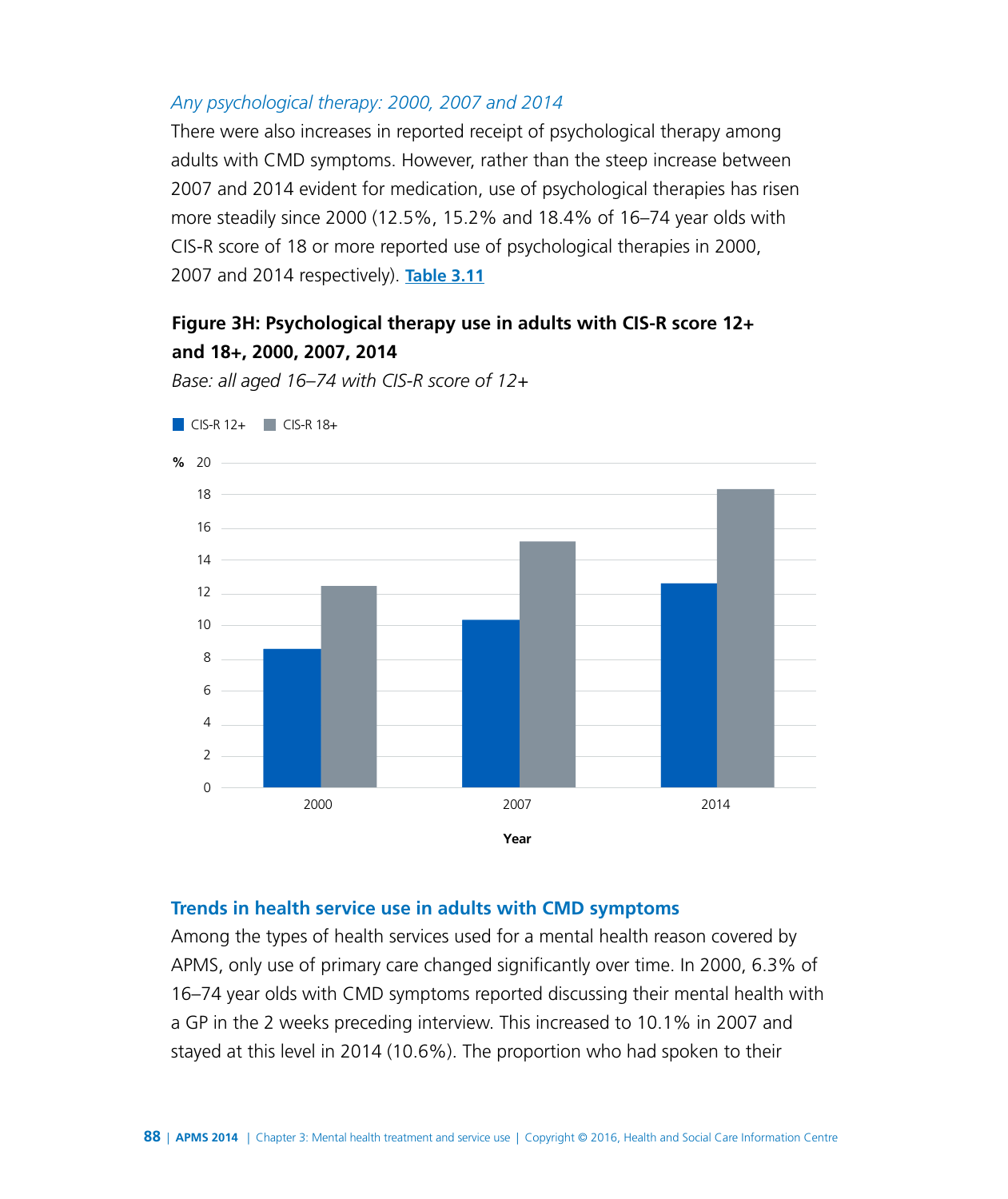GP about their mental health in the past year increased from 38.2% in 2000 to 46.4% in 2014 (although in this case the increase occurred between 2007 and 2014). **[Table 3.12](http://www.digital.nhs.uk/catalogue/PUB21748/apms-2014-ch-03-tabs.xls )**

## **Figure 3I: Health services used for a mental health reason in people with a CIS-R score of 12 or more, 2000, 2007, 2014**

 $\Omega$ 10 20 30 40 50 **%** Inpatient stay in past quarter Outpatient visit in past quarter Spoken with GP in past 2 weeks Spoken with GP in past year 2000 2007 2014

*Base: all aged 16–74 with CIS-R score of 12+*

**Health service used** 

**Trends in community and day care services use in adults with CMD symptoms**

The proportion of 16–74 year olds with CMD symptoms (CIS-R score 12+) using any type of community or day care service appeared to increase (from 17.2% in 2000 to 20.6% in 2014), although this did not reach statistical significance ( $p=0.08$ ). There were no significant differences between men and women. **[Table 3.13](http://www.digital.nhs.uk/catalogue/PUB21748/apms-2014-ch-03-tabs.xls )**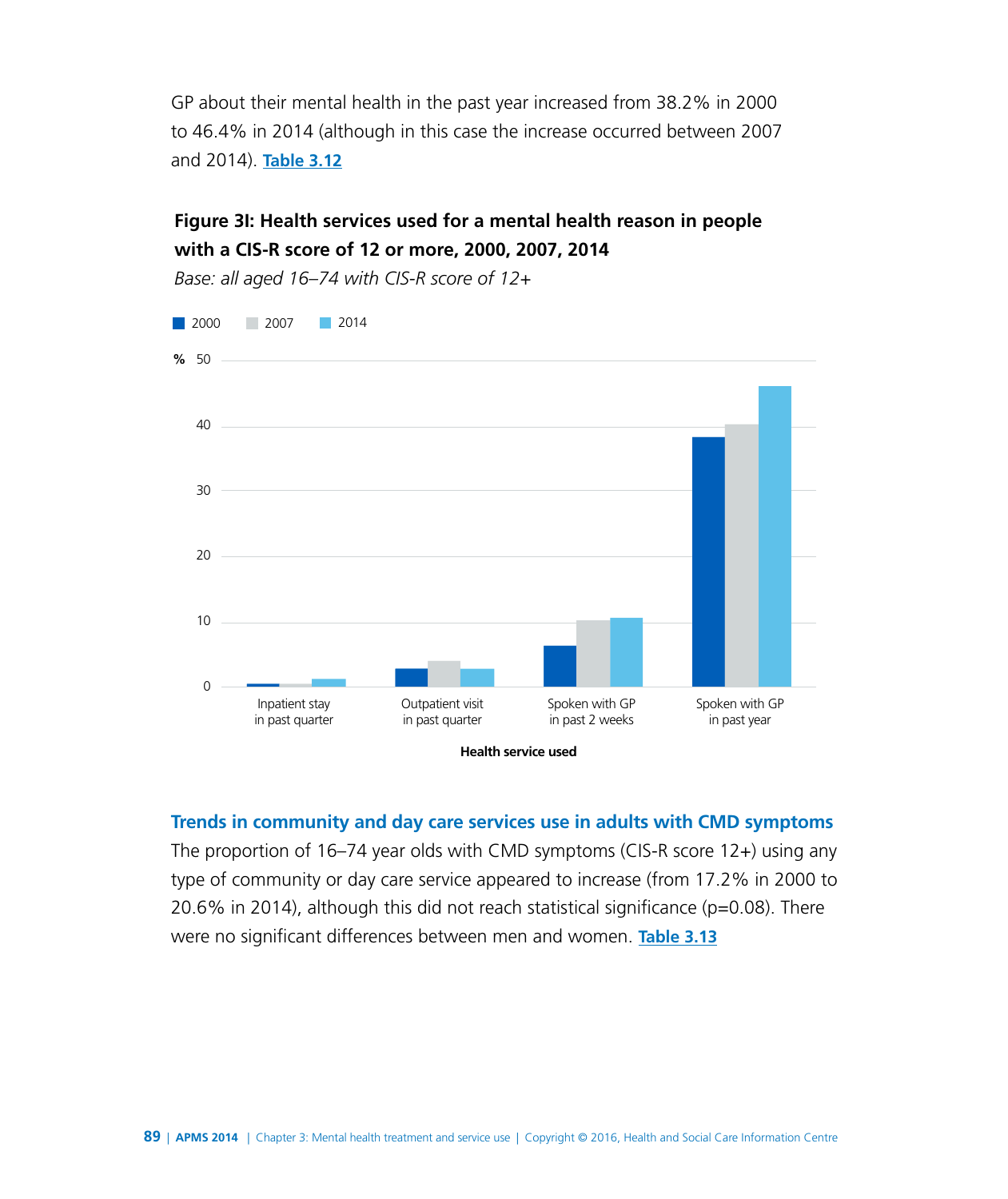# **Figure 3J: Community and day care service use in people with a CIS-R score of 12 or more, 2000, 2007, 2014**

*Base: all aged 16–74 with CIS-R score of 12+*

![](_page_21_Figure_2.jpeg)

# **3.4 Results: Inequalities in use of mental health treatment**

#### **Summary**

In this section, groups in the population who were less likely to be in receipt of mental health treatment are identified. Treatment rates for different groups are presented first. However, without controlling for mental health symptoms, differences in treatment between groups might simply, and appropriately, reflect differences in level of need. Logistic regression therefore was also used to examine whether some groups were more likely than others to receive mental health treatment after controlling for CMD and other factors. For details of the methodology used see Section 3.2.

The results are presented in the form of ORs, which here indicate the relative odds of receiving mental health treatment for one group compared to another. They are compared to treatment rates for a given group, and with ORs coming from logistic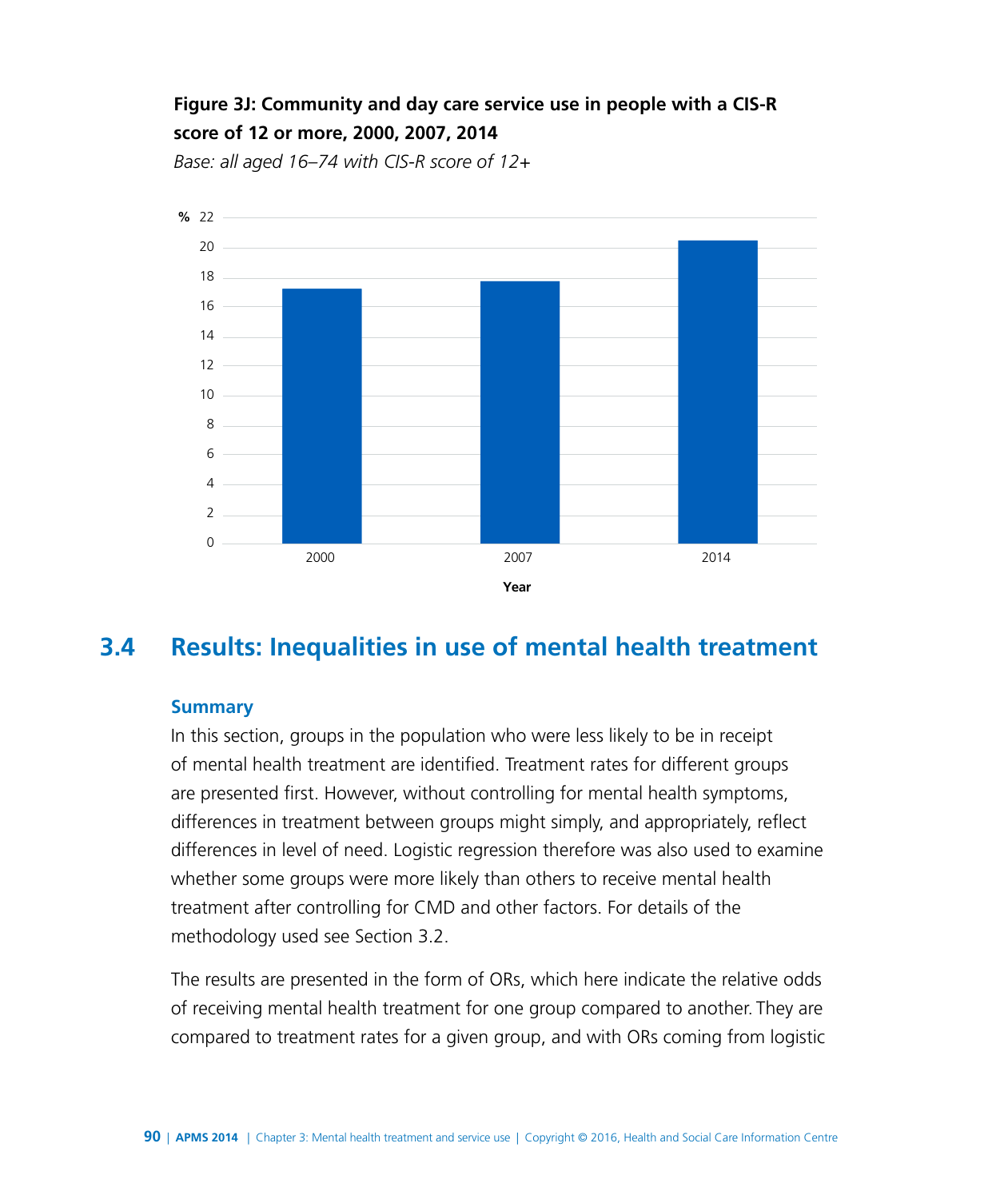regression analysis that did not take account of other factors (Table 3.14, model 1). This helped us identify what factors explain the differences in rates of treatment between different groups.

We found that while CIS-R score was the strongest predictor of whether or not someone was in receipt of treatment, it did not fully explain the differences in treatment rates between groups (Table 3.14, model 2). When all factors were taken into account, the following remained significant predictors of treatment receipt (Table 3.14, model 4: final model):

- Sex
- Age group
- Ethnic group
- Employment status
- General health
- CIS-R score.

Treatment rates, and the unadjusted and adjusted regression analysis results, are discussed for each of these significant factors below.8 The non-significant factors were retained in the final model and can be found in Table 3.15. **[Tables 3.14, 3.15](http://www.digital.nhs.uk/catalogue/PUB21748/apms-2014-ch-03-tabs.xls )**

#### **Variation in receipt of mental health treatment, by sex**

In unadjusted analysis, women in the population were more likely to report mental health treatment than men. This was true both for medication and for psychological therapy. Overall, 15.0% of women and 9.0% of men received treatment of some sort. The mean CIS-R score in women was 1.8 points higher than that in men. The treatment gap was, however, more evident among those with fewer CMD symptoms (CIS-R 12 or more). After controlling for differences in CIS-R, women remained significantly more likely to get treatment than men

**<sup>8</sup>** If the factor is significant (that is, if the overall p-value for a variable less than 0.05) we then looked at the p-values for each of the categories within the factor. If the p-value for a category is less than 0.05 then the category is significantly different from the reference category.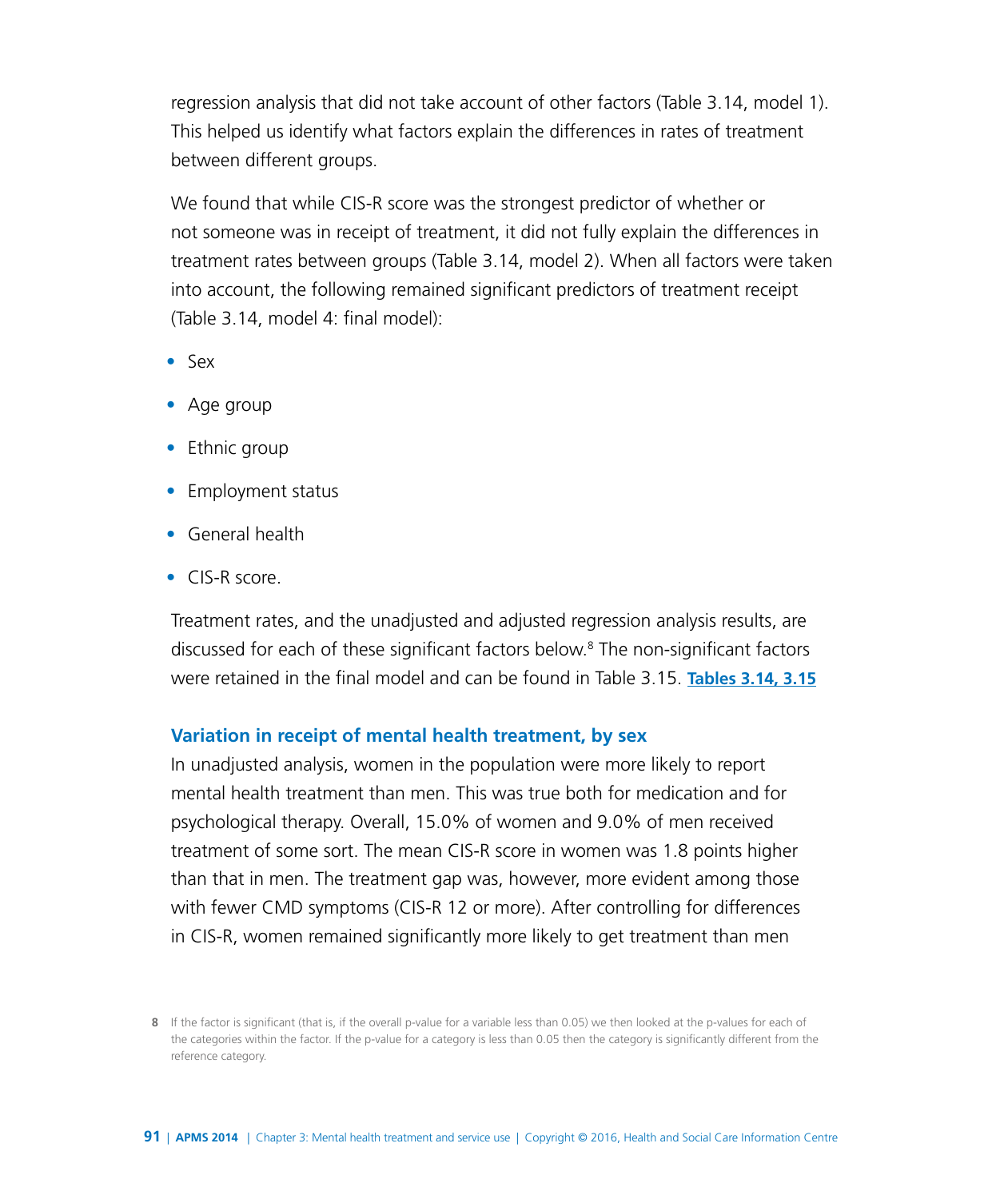(OR 1.58, 95% CI 1.32 to 1.89, compared to unadjusted OR 1.80, 95% CI 1.53 to 2.12).9 **[Tables 3.14, 3.15, 3.16, 3.17](http://www.digital.nhs.uk/catalogue/PUB21748/apms-2014-ch-03-tabs.xls )**

**Figure 3K: Current use of mental health treatment, by sex and CIS-R score** *Base: all adults*

![](_page_23_Figure_2.jpeg)

#### **Variation in receipt of mental health treatment, by age**

In unadjusted analysis, receipt of mental health treatment varied with age. The proportion of people using treatment ranged from 5.5% of 16 to 24 year olds to 16.0% of those aged 55 to 64. The same pattern was evident both for people with and without CMD, and for men and women. **[Tables 3.16, 3.17](http://www.digital.nhs.uk/catalogue/PUB21748/apms-2014-ch-03-tabs.xls )**

**9** Confidence intervals (CI) at the 95% level mean that if the same population is sampled on numerous occasions and interval estimates are made on each occasion, the resulting intervals would bracket the true population rate in approximately 95% of the cases. A CI includes information about the uncertainty associated with an estimate.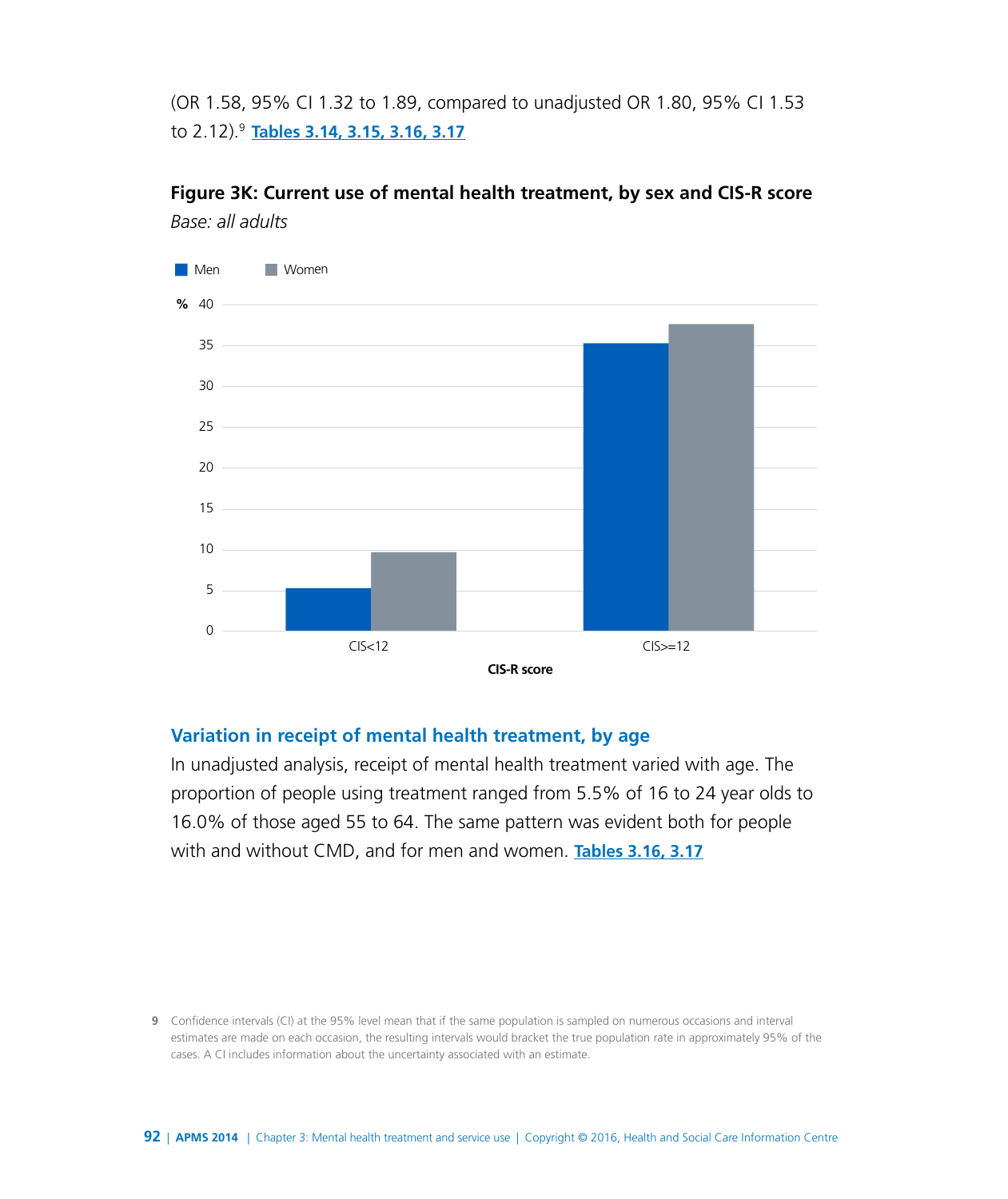![](_page_24_Figure_0.jpeg)

## **Figure 3L: Current use of mental health treatment, by age and CIS-R score** *Base: all adults*

After controlling for CIS-R score, the youngest age group were even less likely to receive treatment than other age groups. Those aged 35 to 54 had the highest odds of receiving treatment (OR 3.11 for 35 to 44 year olds, OR 3.10 for 45 to 54 year olds). Except for those aged 75 or more, all age groups had significantly higher odds of receiving treatment than the youngest age-group (16 to 24 year olds).

#### **[Table 3.14](http://www.digital.nhs.uk/catalogue/PUB21748/apms-2014-ch-03-tabs.xls )**

In terms of type of treatment, those aged 16–24 were the least likely to use psychotropic medication, while those aged 75 or more had the lowest rates of psychological therapy. Despite being more at risk due to medication side effects, those aged 75 or more were ten times more likely to receive medication than psychological therapy. **[Table 3.16](http://www.digital.nhs.uk/catalogue/PUB21748/apms-2014-ch-03-tabs.xls )**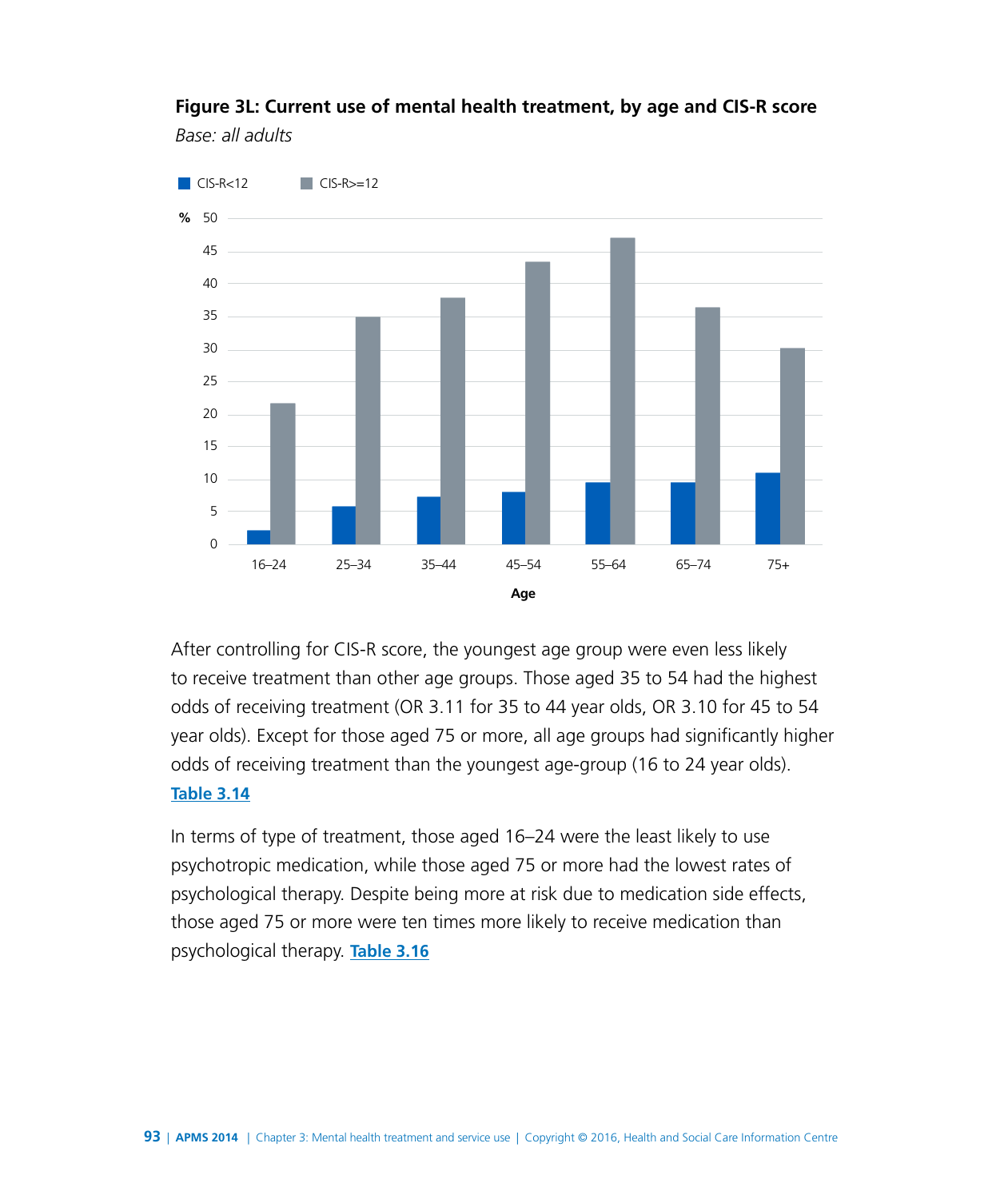![](_page_25_Figure_0.jpeg)

## **Figure 3M: Types of mental health treatment currently used, by age**

*Base: all adults*

#### **Variation in receipt of mental health treatment, by ethnic group**

Treatment rates varied by ethnic group, despite the fact that mean CIS-R score did not vary between ethnic groups. White British people were the ethnic group most likely to report receiving treatment; 13.3% reported this compared with around 7% of people in minority ethnic groups (including White non-British). Black adults had the lowest treatment rate (6.2%). **[Table 3.18](http://www.digital.nhs.uk/catalogue/PUB21748/apms-2014-ch-03-tabs.xls )**

After further controlling for other factors in the final model, people in the Black/ Black British group had the lowest odds of being in receipt of treatment (OR 0.27, compared with the White British group). Analysis by ethnic group should be treated with some caution due to small sample sizes, although these findings are consistent with results from APMS 2007 (Cooper et al. 2013). **[Tables 3.14, 3.15](http://www.digital.nhs.uk/catalogue/PUB21748/apms-2014-ch-03-tabs.xls )**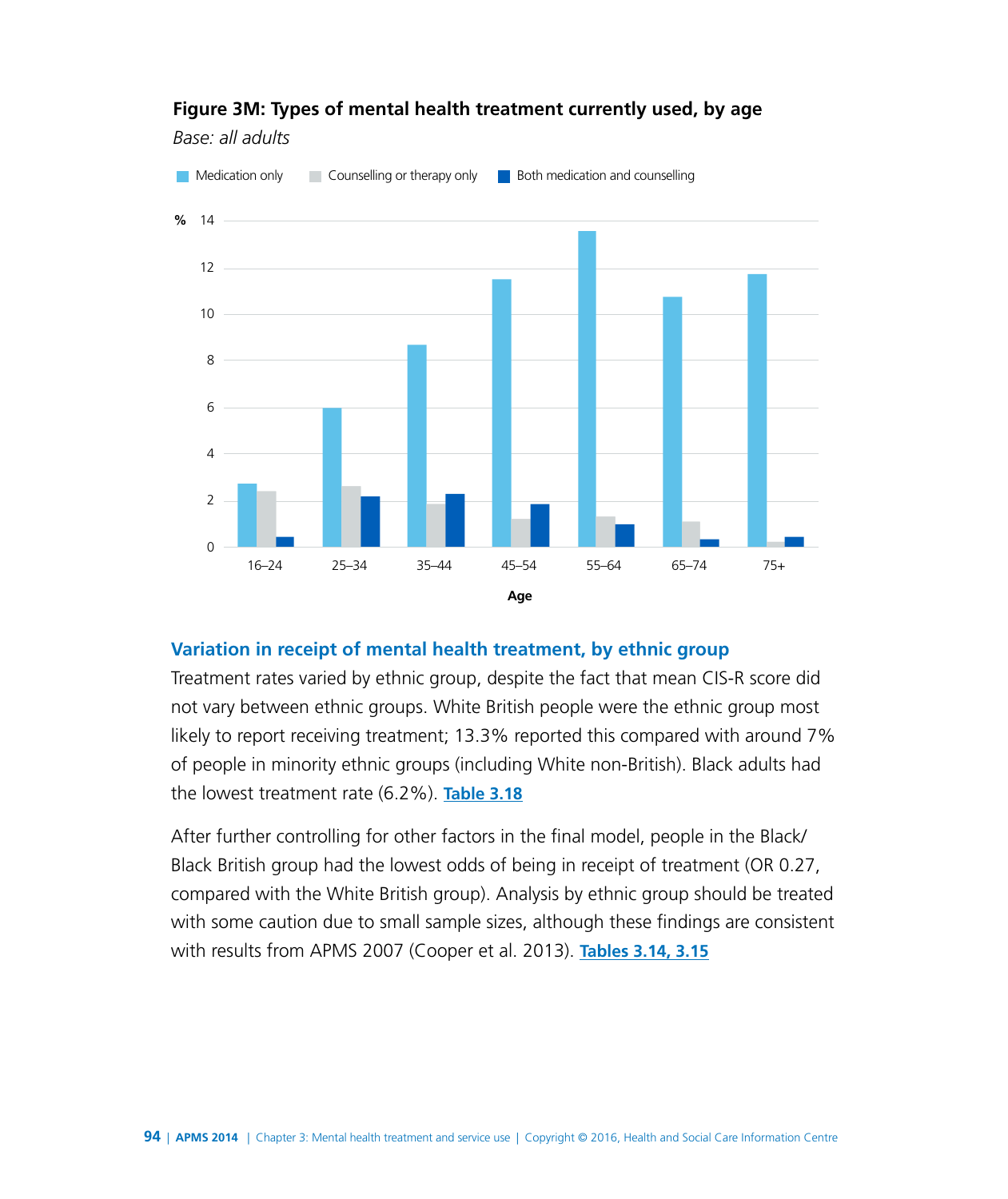#### **Variation in receipt of mental health treatment, by employment status**

Analysis that did not control for other factors shows that economically inactive people have higher rates of treatment: 18.2% compared with 12.6% of unemployed people and 8.2% of employed people. This pattern held true both for men and women.

After controlling for other factors, including CIS-R score, the difference in likelihood of treatment was no longer significant between unemployed and employed people. However, those who were economically inactive remained significantly more likely, with twice the odds of being in treatment than those who were employed (OR 2.04, 95% CI 1.64 to 2.54). **[Tables 3.14, 3.19, 3.20](http://www.digital.nhs.uk/catalogue/PUB21748/apms-2014-ch-03-tabs.xls )**

![](_page_26_Figure_3.jpeg)

![](_page_26_Figure_4.jpeg)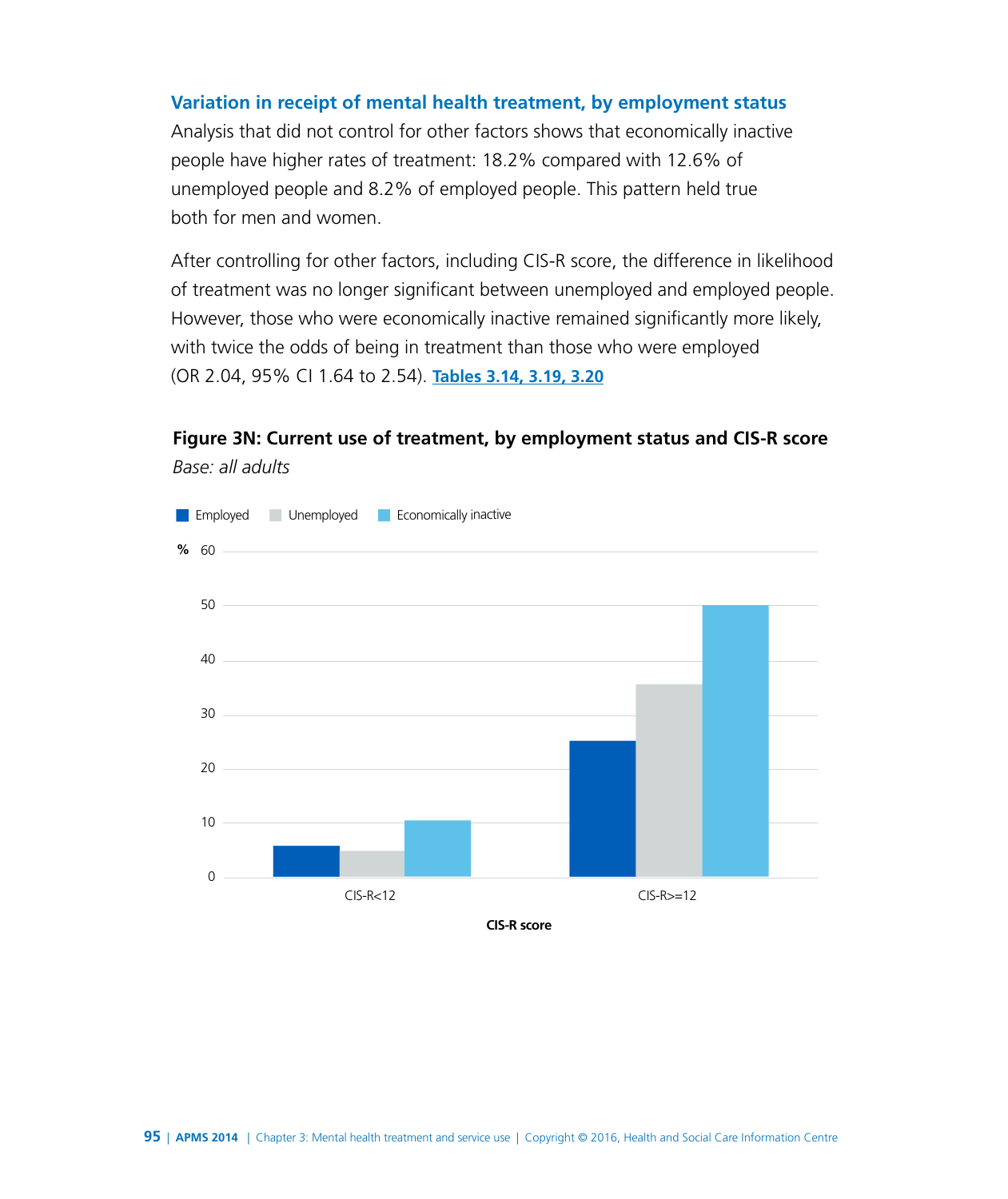With respect to type of treatment, among economically inactive people aged 16 to 64 (who were the employment status group with the highest mean CIS-R score and were the most likely to report treatment in general) combined medication and psychological therapy was not uncommon; 10.5% reported this compared with 4.9% of unemployed people and 3.5% of people in employment.

#### **Independent predictors of treatment receipt**

In summary, as outlined above, after controlling for other factors the following were all associated with higher likelihood of mental health treatment use:

- **Female** (OR 1.58 compared with male, 95% CI 1.32 to 1.89)
- **White British** ethnicity as opposed to any other ethnic group (particularly Black, with OR 0.27 compared with White British, 95% CI 0.14 to 0.49)
- **25 to 74 years old**, especially 35 to 44 (OR 3.11 compared with 16–24 year olds, 95% CI 2.03 to 4.76) and 45–54 (OR 3.10, 95% CI 1.98 to 4.84)
- **Economically inactive** (OR 2.04 compared to employed, 95% CI 1.64 to 2.54)
- **Poor general health** (OR 3.28, 95% CI 2.59 to 4.15)
- **Poor mental health**, especially CIS-R score 18+ (OR 7.66 compared with CIS-R score 0–5, 95% CI 5.87 to 9.98). **[Table 3.15](http://www.digital.nhs.uk/catalogue/PUB21748/apms-2014-ch-03-tabs.xls )**

# **3.5 Results: Inequalities in unmet treatment requests**

Overall, 1.7% of people reported having asked for, but not received, a particular mental health treatment in the past 12 months. This was strongly associated with CMD symptoms. One in ten (10.3%) adults with severe CMD symptoms (CIS-R 18+) had an unmet treatment request in the previous 12 months, compared with just 0.3% of people with very few or no CMD symptoms (CIS-R score 0–5). The people who had asked for but not received treatment were overwhelmingly those with symptoms of CMD, suggesting that such requests tended to be made by people who might have benefited from treatment. Half of people (53.2%) with an unmet treatment request were not receiving any other mental health treatment at the time of the interview. **[Tables 3.22, 3.25](http://www.digital.nhs.uk/catalogue/PUB21748/apms-2014-ch-03-tabs.xls )**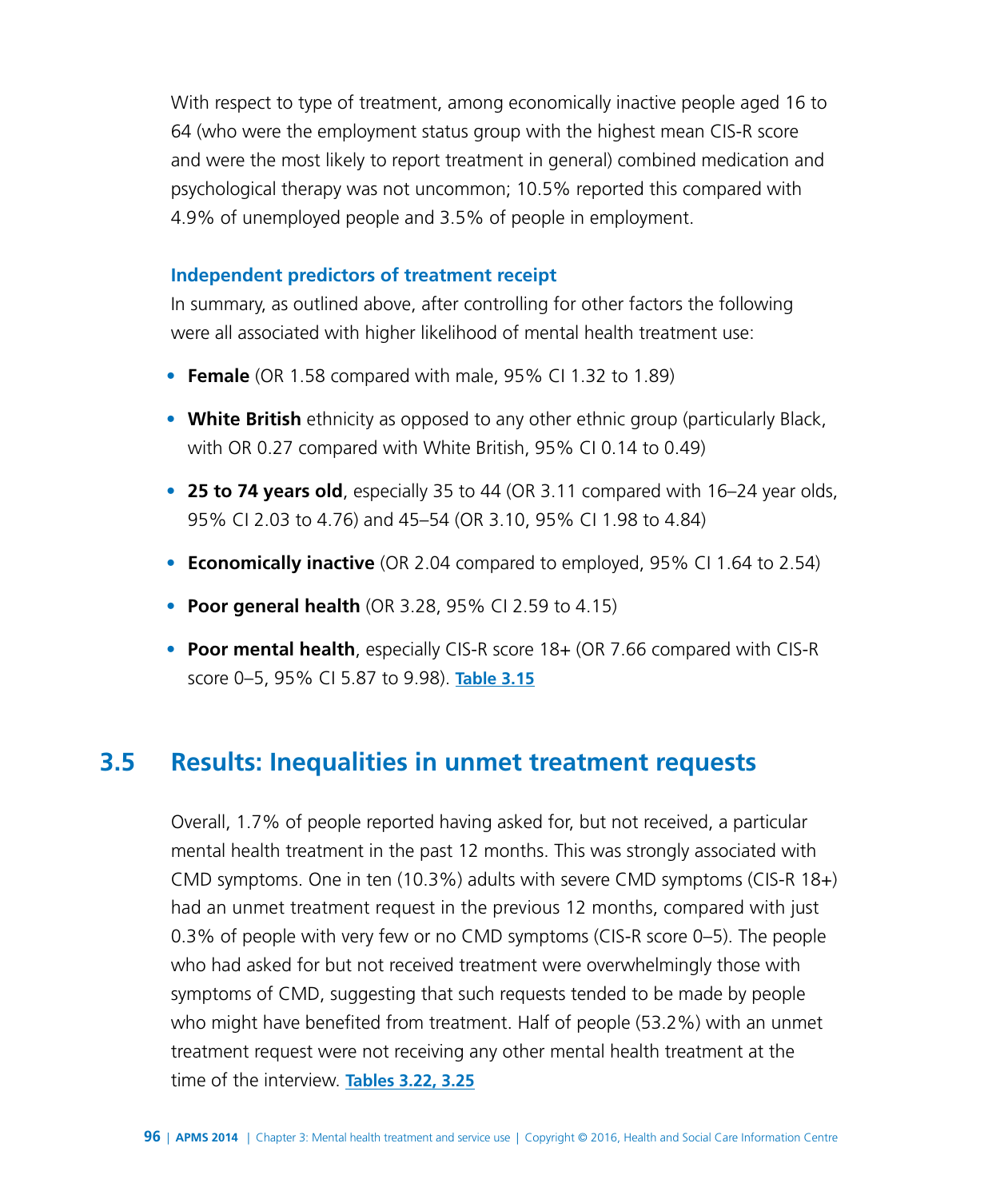Unmet treatment requests were most likely to be reported by people aged 16–34 (2.5%), and were hardly ever reported by those aged 75 and over (0.3%). A similar pattern by age was observed in people with CMD. **[Table 3.23](http://www.digital.nhs.uk/catalogue/PUB21748/apms-2014-ch-03-tabs.xls )**

![](_page_28_Figure_1.jpeg)

## **Figure 3O: Requested but not received treatment in the past 12 months, by age and CIS-R score**

The proportion of people who reported an unmet treatment request varied by household income tertile. 8.8% of people with CMD living in households in the lowest income tertile reported requesting but not getting a particular mental health treatment in the past 12 months, compared with 4.2% of those with CMD living in the highest income households.10 **[Table 3.24](http://www.digital.nhs.uk/catalogue/PUB21748/apms-2014-ch-03-tabs.xls )**

**10** These results should be treated with caution due to the relatively small size of the CMD group and because the reported rates of unmet treatment requests are low.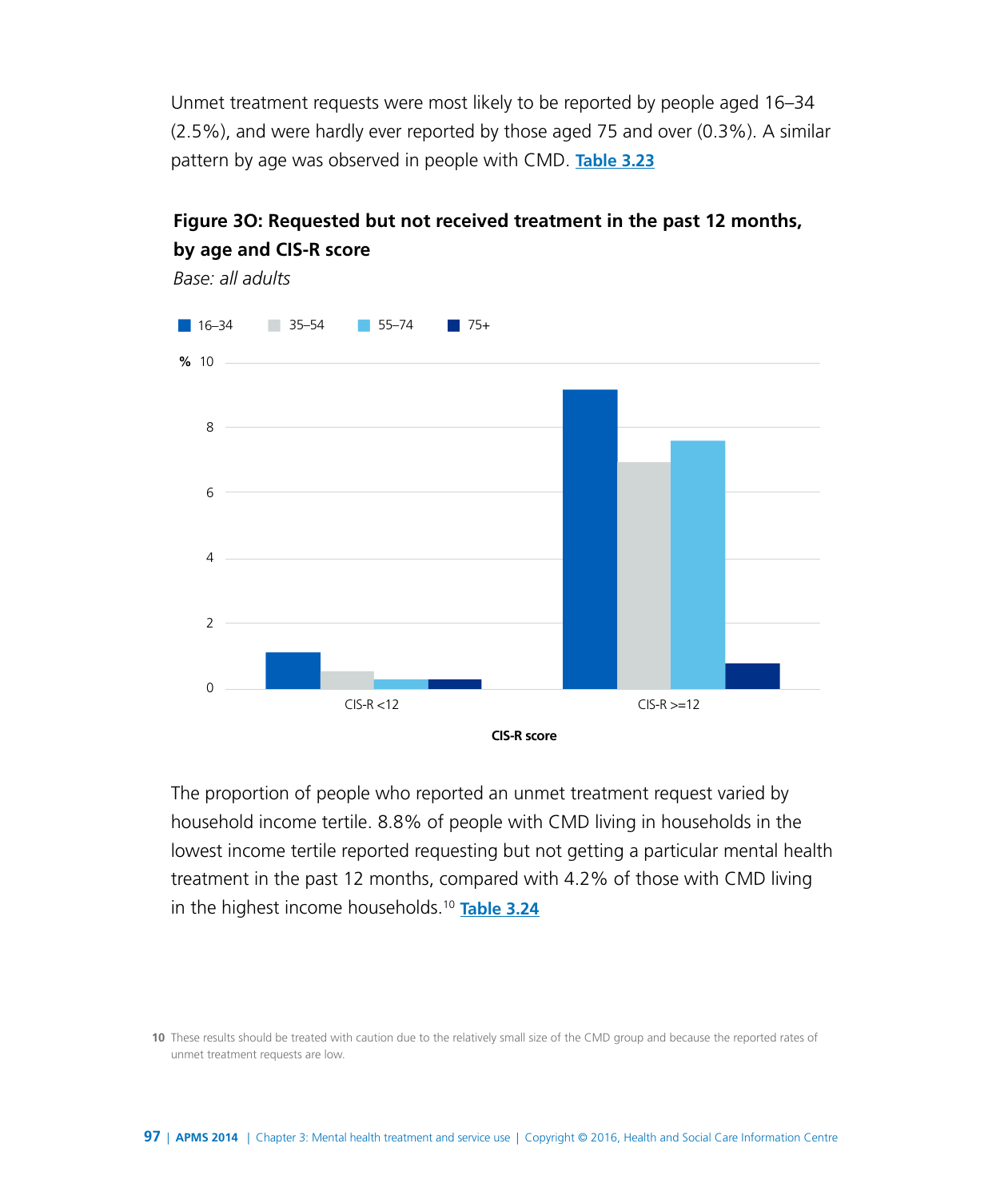## **Figure 3P: Requested but not received particular treatment in the past 12 months, by equivalised income tertiles and CIS-R score**

*Base: adults providing information about income*

![](_page_29_Figure_2.jpeg)

**3.6 Discussion**

This chapter presents information on trends and inequalities in treatment and service use, drawing on data collected in APMS 2000, 2007 and 2014. The survey series relies on self-report data and it should be noted that participants in such studies are not always aware themselves precisely what treatments and services they are using. Misclassifications, under-reporting, and even over-reporting are all possible. The checking of participants' medication packaging for drug names will have helped, but there was little that could be done to verify the classification of types of psychological therapy as health records were not checked. The survey series has also never sought to establish who provided each type of treatment or service, for example whether NHS or private.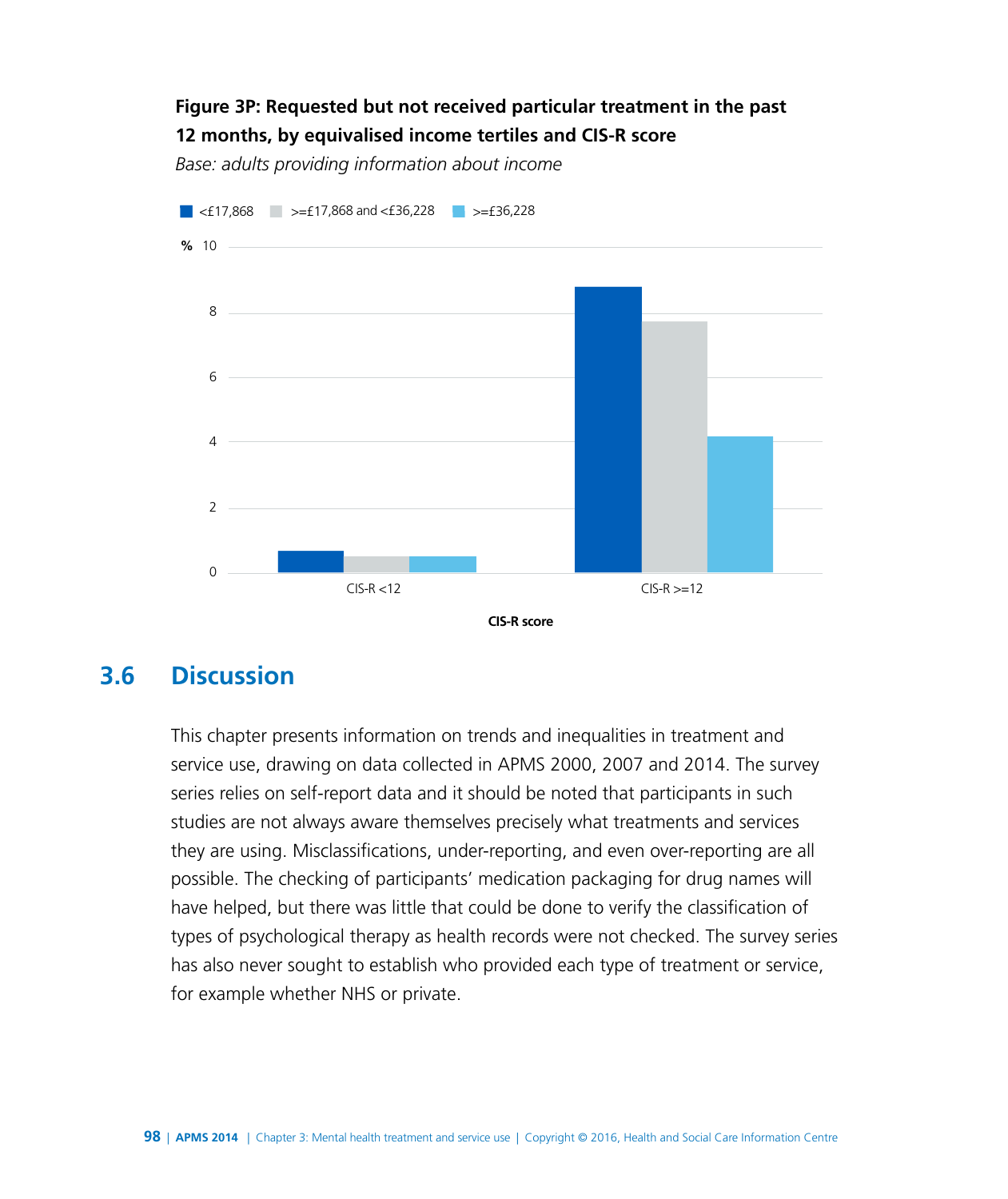It is also important to note that while there has been much consistency in how the data has been collected, a number of changes might have affected the trends presented. Surveys like APMS have to balance the consistent collection of information across the series, with ensuring that questions reflect current context and terminology. For example, between the 2007 and 2014 surveys several key psychotropic medications became available in generic form, while NICE guidelines to health professionals encouraged the prescription of generic medications (NICE 2016a). To reflect these changes in prescribing practice, the 2014 survey prioritised the listing of generic medication names, given these may become increasingly familiar to the public, and asked about a wider range of medications. More types of psychological therapy were also asked about, although the positioning of these questions at the start of the relevant section should have safeguarded against any impact on trend data.

These methodological limitations are important to highlight, as they may account for some of the steep increase in reported treatment rates between the 2007 and 2014 surveys. In 2007, one person in four with a CIS-R score of 12 or more reported receiving treatment. Seven years later this figure has risen to more than one in three. The increase is most pronounced for psychotropic medication, closely reflecting trends found in recent analyses of antidepressant prescribing data (Spence et al. 2014). This trend may indicate a material improvement in treatment access, but should also be considered in the context of NICE guidelines (2009/2011) not to offer antidepressants routinely for mild depression (NICE 2016b).

The increase in treatment was evident (among those with more severe CMD symptoms) for psychological therapies as well. This is also what might have been expected given the roll-out of the *Improving Access to Psychological Therapy* (IAPT) programme since the last survey took place. In addition it should be noted that lower intensity IAPT therapies such as computerised cognitive behaviour therapy and self-directed learning might not always have been captured by the survey questions.

While the figure of 'one-in-three' adults with CMD symptoms being in receipt of mental health treatment represents a major increase since the last survey, it is still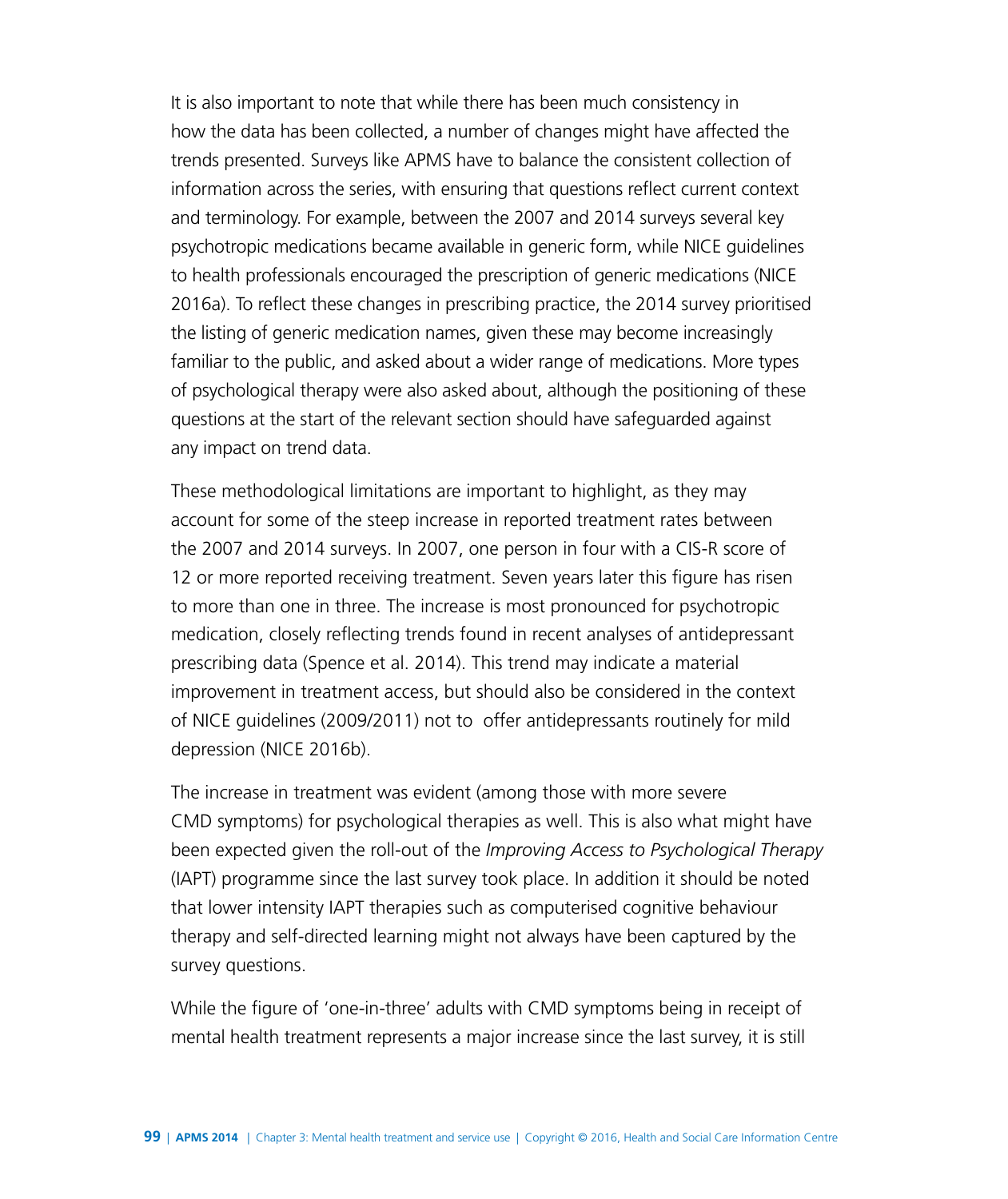the case that a majority of people with symptoms are not receiving treatment. However, the threshold taken to indicate presence of CMD symptoms – a CIS-R score of 12 or more – might be considered quite low. Among those with more severe symptoms – the 8% of the population with a CIS-R score of 18 or more – closer to half reported receipt of mental health treatment of some kind.

This chapter has presented crucial evidence on inequalities in treatment access that remain after controlling for differences in levels of mental illness between groups. Surveys are ideally placed to examine treatment gaps, as data are collected both from people in treatment and from those who are not, and assessment tools enable undiagnosed conditions to be identified.

While demographic inequalities were sharply evident, socioeconomic inequalities were much less so. No significant associations were found between treatment rates and area level deprivation after controlling for level of symptoms, nor were there associations with several measures of material deprivation. There were indications that people with CMD living in lower income households were more likely to have unmet need in terms of requesting but not receiving a particular psychiatric treatment. But there were also indications that people with CMD who were employed, especially men, may struggle to access treatment, a finding with particular relevance for policy around the accessibility of services. Overall, there was relatively little evidence that treatment use was determined by socioeconomic factors. The APMS survey did, however, exclude some of the most vulnerable by drawing its participants from those living in private households, excluding, for example, people who are homeless.

The most pronounced inequalities in use of treatment related to age, sex and ethnic group. People with CMD who were Black, Asian, non-British White, or of mixed or other ethnicity were less likely to obtain treatment than those in the white British group. In terms of age, those in midlife had three times the odds of treatment use compared with the youngest. Younger people with CMD were less likely to get psychotropic medication than other age groups and were also the most likely to have their treatment requests unmet. Older people with CMD had the lowest rates of psychological therapy, but also the lowest rates of unmet treatment requests – suggesting that they may not be asking for what they need, or may not even be aware of what is available. It may also be the case that men with CMD are less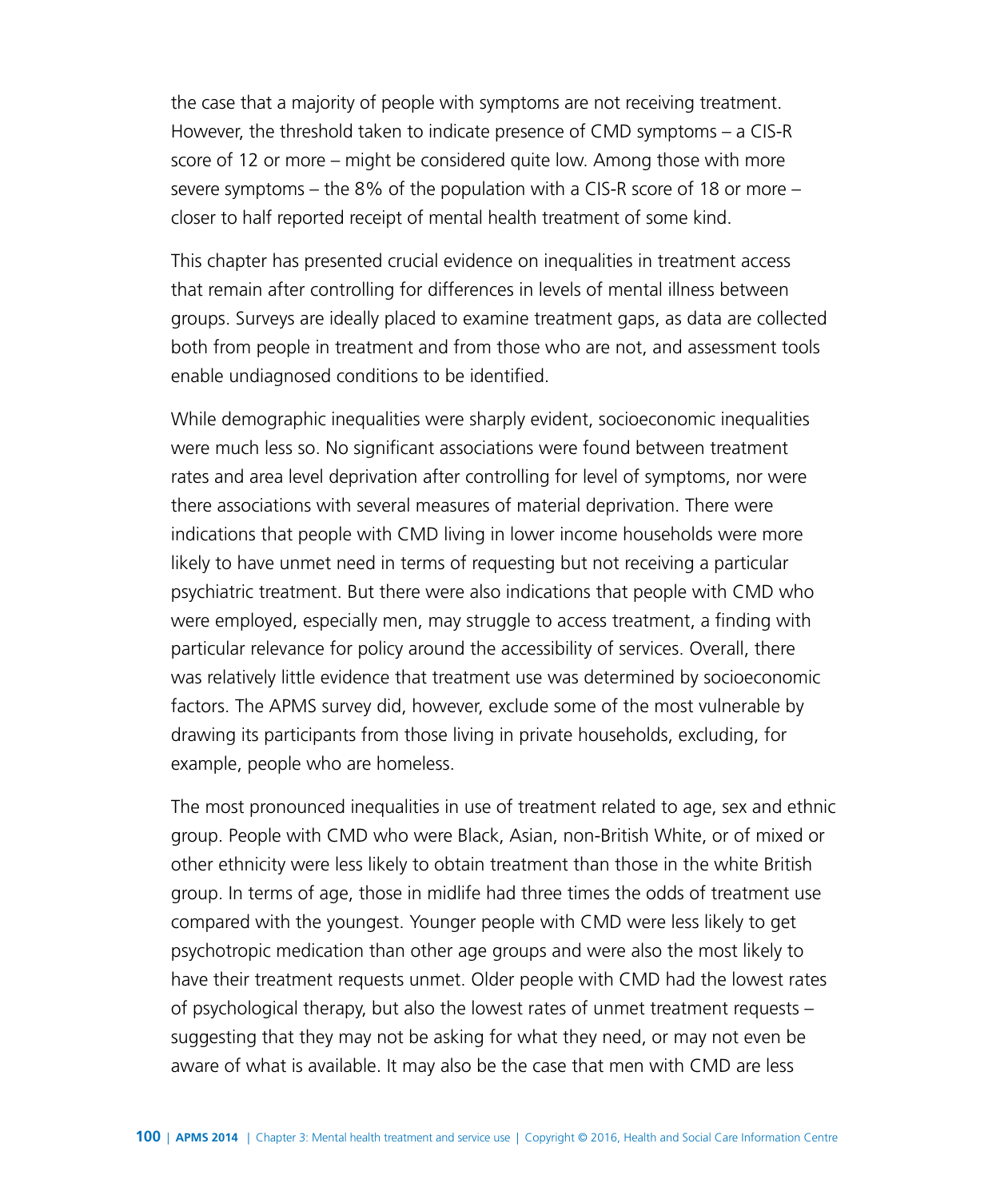likely than women to be using treatment, in part due to longstanding stigma or reluctance to talk about mental health or to seek help from health professionals.

It is very striking how the proportion of people who had discussed their mental health with a GP increased since the 2007 survey. Increases over this same time frame in psychotropic medication prescribing may in part be explained by this change in the nature and extent of GP contact. Alongside this, Chapter 2 highlighted that there has been an increase in the prevalence of CMD in the population (specifically in women). It is possible that as the population has become more unwell, and as those who are unwell become more likely to be treated, much of the additional burden is falling on primary rather than secondary care. Resource allocations for primary care may need to reflect these changes in demand.

# **3.7 Tables**

#### **Prevalence of and trends in treatment and service use**

- 3.1 Treatment currently received for a mental or emotional problem, by severity of common mental disorder (CMD) symptoms
- 3.2 Treatment currently received for a mental or emotional problem, by CMD in past week
- 3.3 Types of psychotropic medication currently taken, by severity of CMD symptoms
- 3.4 Types of psychotropic medication currently taken, by CMD in past week
- 3.5 Current counselling or therapy for a mental or emotional problem, by severity of CMD symptoms
- 3.6 Current counselling or therapy for a mental or emotional problem, by CMD in past week
- 3.7 Health care services used for a mental or emotional problem, by severity of CMD symptoms
- 3.8 Health care services used for a mental or emotional problem, by CMD in past week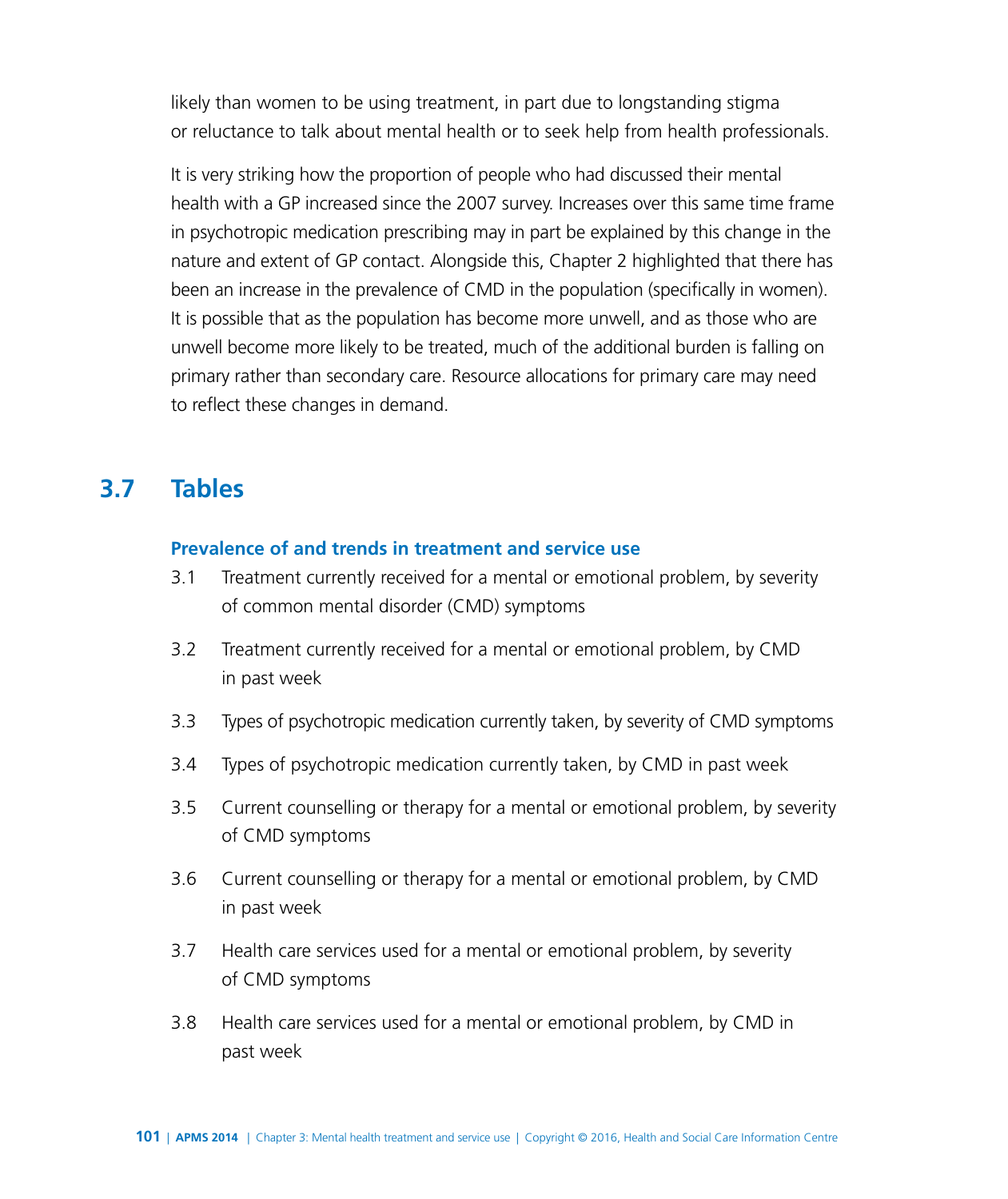- 3.9 Community and day care services used in past year, by severity of CMD symptoms
- 3.10 Community and day care services used in past year, by CMD in past week
- 3.11 Treatment for mental or emotional problem in 2000, 2007 and 2014, among people with CMD symptoms (CIS-R 12+ and 18+)
- 3.12 Health care services used for mental or emotional problem in 2000, 2007 and 2014, among people with CMD symptoms (CIS-R 12+)
- 3.13 Community and day care services used in 2000, 2007 and 2014, among people with CMD symptoms (CIS-R 12+)

#### **Inequalities in use of mental health treatment**

- 3.14 Logistic regression models identifying factors that predict whether or not someone is in receipt of mental health treatment
- 3.15 Results of final multiple logistic regression model (controlling for all factors) predicting receipt of treatment
- 3.16 Treatment for mental or emotional problem, by age and sex
- 3.17 Treatment for mental or emotional problem, by age, sex and CMD symptoms
- 3.18 Treatment for mental or emotional problem, by ethnic group
- 3.19 Treatment for mental or emotional problem, by employment status, sex and severity of mental health
- 3.20 Treatment for mental or emotional problem, by employment status and age
- 3.21 Treatment for mental or emotional problem, by equivalised household income tertiles and severity of CMD symptoms

#### **Unmet treatment requests**

3.22 Requested but not received a particular mental health treatment in the past 12 months, by severity of CMD symptoms and sex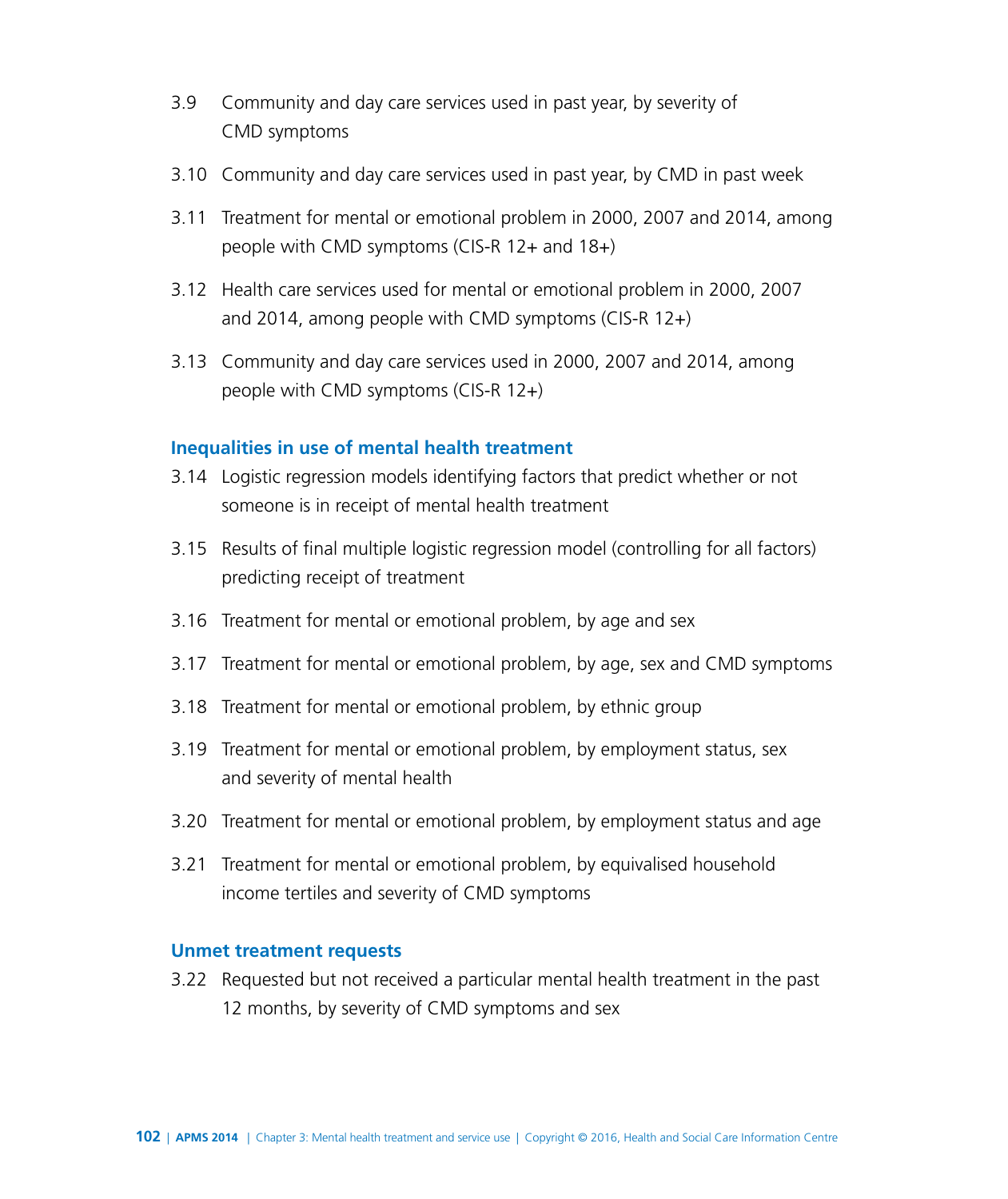- 3.23 Requested but not received a particular mental health treatment in the past 12 months, by age, by severity of CMD symptoms
- 3.24 Requested but not received a particular mental health treatment in the past 12 months, by equivalised household income tertiles and severity of CMD symptoms
- 3.25 Requested but not received a particular mental health treatment in past 12 months, by current receipt of any mental health treatment and severity of CMD symptoms

# **3.8 References**

- Alonso J, Codony M, Kovess V et al. Population level of unmet need for mental healthcare in Europe. *British Journal of Psychiatry*, 2007; 190 (4): 299–306.
- Bebbington PE. Population surveys of psychiatric disorder and the need for treatment. *Social Psychiatry and Psychiatric Epidemiology*, 1990; 25: 3340.
- Bebbington P, Meltzer H, Brugha TS, et al. Unequal access and unmet need: neurotic disorders and the use of primary care services. *Psychological Medicine*, 2000; 30: 1359–1367.
- Brewin CR, Wing JK, Mangen SP, Brugha TS, MacCarthy B. Principles and practice of measuring need in the long term mentally ill: the MRC Needs for Care Assessment. *Psychological Medicine*, 1987; 17: 971981.
- Calem M, Bisla J, Begum A, et al. Increased prevalence of insomnia and changes in hypnotics use in England over 15 years: analysis of the 1993, 2000 and 2007 National Psychiatric Morbidity Surveys. *Sleep*, 2012; 35: 377–384.
- Cooper C, Bebbington P, McManus S, et al. The treatment of Common Mental Disorders across age groups: results from the 2007 Adult Psychiatric Morbidity Survey. *Journal of Affective Disorders*, 2010; 127(1–3): 96–101.
- Cooper C, Spiers N, Livingston G. et al. Ethnic inequalities in the use of health services for common mental disorders in England. *Social Psychiatry and Psychiatric Epidemiology*, 2013; 48(5): 685–692.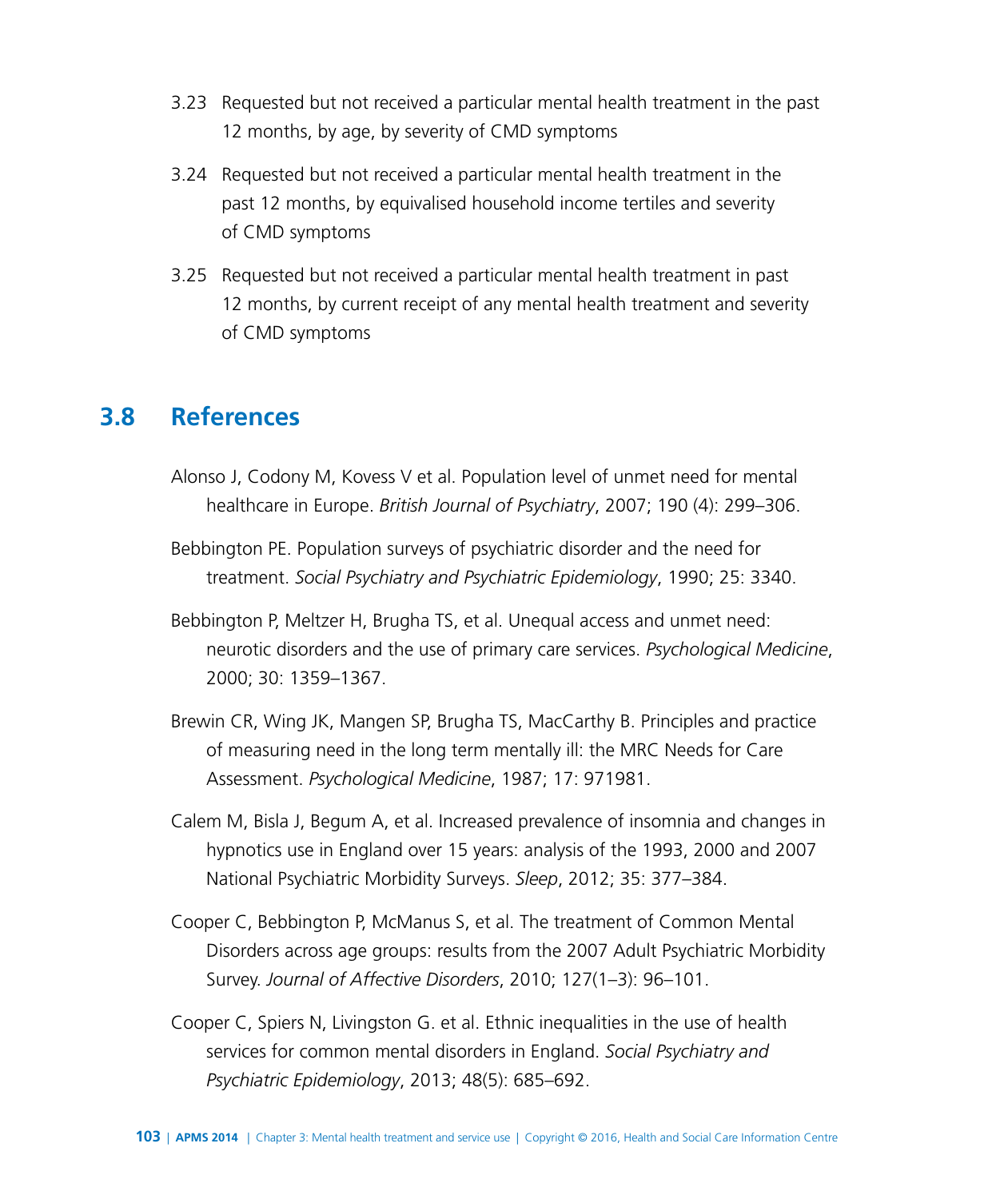Department of Health (2012) *Improving Access to Psychological Therapies: Supporting No Health Without Mental Health*.[www.iapt.nhs.uk/silo/files/iapt-3](http://www.iapt.nhs.uk/silo/files/iapt-3-year-summary-leaflet.pdf) [year-summary-leaflet.pdf](http://www.iapt.nhs.uk/silo/files/iapt-3-year-summary-leaflet.pdf)

- Kapur N, Ibrahim S, While D, et al. Mental health service changes, organisational factors, and patient suicide in England in 1997–2012: a before-and-after study. *Lancet Psychiatry,* 2016; 3(6): 526–34.
- McManus S, Meltzer H, Brugha T, Bebbington P, Jenkins R. (Ed.) (2009) *Adult psychiatric morbidity in England, 2007 Results of a household survey*. The NHS Information Centre for Health and Social Care. [http://digital.nhs.uk/pubs/](http://digital.nhs.uk/pubs/psychiatricmorbidity07) [psychiatricmorbidity07](http://digital.nhs.uk/pubs/psychiatricmorbidity07)
- National Institute for Health and Clinical Excellence (2016a) *General prescribing guidance*. [www.evidence.nhs.uk/formulary/bnf/current/guidance-on](http://www.evidence.nhs.uk/formulary/bnf/current/guidance-on-prescribing/general-guidance)[prescribing/general-guidance](http://www.evidence.nhs.uk/formulary/bnf/current/guidance-on-prescribing/general-guidance)
- NICE (2016b) *Depression in adults: Recognition and management*. [www.nice.org.](https://www.nice.org.uk/guidance/cg90) [uk/guidance/cg90](https://www.nice.org.uk/guidance/cg90)
- Singleton N, Bumpstead R, O'Brien M, Lee A, Meltzer H. (2001) *Psychiatric Morbidity Among Adults Living in Private Households 2000*. London: The Stationary Office.
- Spence R, Roberts A, Ariti C, Bardslev (2014) *Focus On: Antidepressant prescribing. Trends in the prescribing of antidepressants in primary care.* Health Foundation and Nuffield Trust. [www.health.org.uk/sites/health/files/QualityWatch\\_](http://www.health.org.uk/sites/health/files/QualityWatch_FocusOnAndidepressantPrescribing.pdf) [FocusOnAndidepressantPrescribing.pdf](http://www.health.org.uk/sites/health/files/QualityWatch_FocusOnAndidepressantPrescribing.pdf)
- Spiers N, Qassem T, Bebbington P, et al. Prevalence and treatment of common mental disorders in the English national population, 1993–2007 *British Journal of Psychiatry*, 2016; 208: 1–7.
- Torjesen I. Better mental healthcare in England may have reduced suicides. *BMJ*, 2016; 353: i2282 doi: [10.1136/bmj](http://10.1136/bmj).i2282.